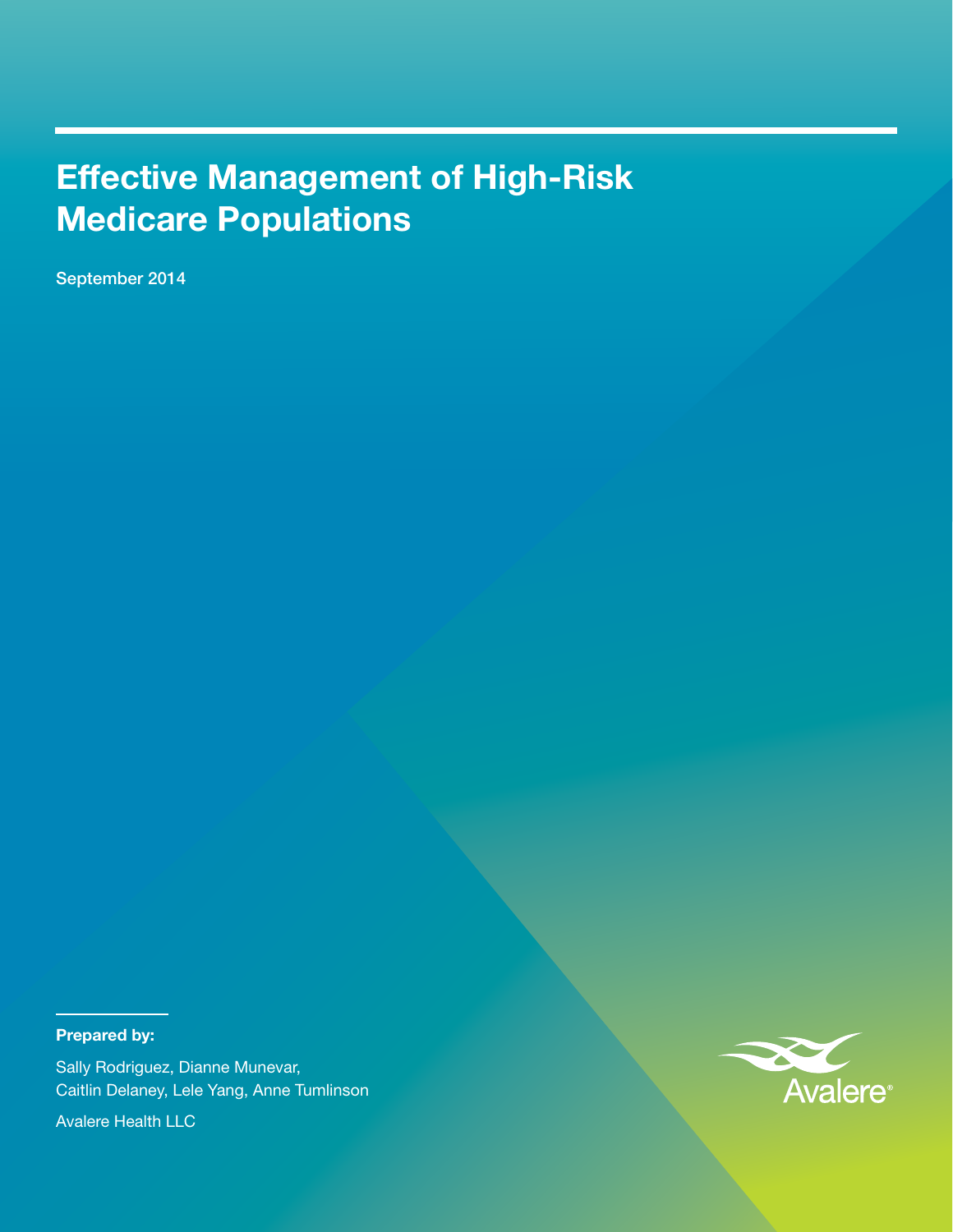# TABLE OF CONTENTS

| <b>Executive Summary</b>                                         | 3  |
|------------------------------------------------------------------|----|
| The Opportunity to Take a More Proactive Stance on Managing Risk | 5  |
| <b>Identifying High-risk Beneficiaries</b>                       | 8  |
| Using Critical Data to Effectively Identify High-Risk Members    | 11 |
| Opportunity to Enhance the Use of HRAS                           | 14 |
| Background on HRAs                                               | 15 |
| Uses of Enhanced HRAs                                            | 15 |
| Using HRAs to Support Care Coordination Programs                 | 17 |
| The ROI from Effective Care Coordination Interventions           | 18 |
| The Promise of Care Coordination Programs                        | 23 |
| Appendix                                                         | 26 |
| Task 1 Methodology                                               | 26 |
| Task 2 Methodology                                               | 28 |
| Task 3 Methodology                                               | 29 |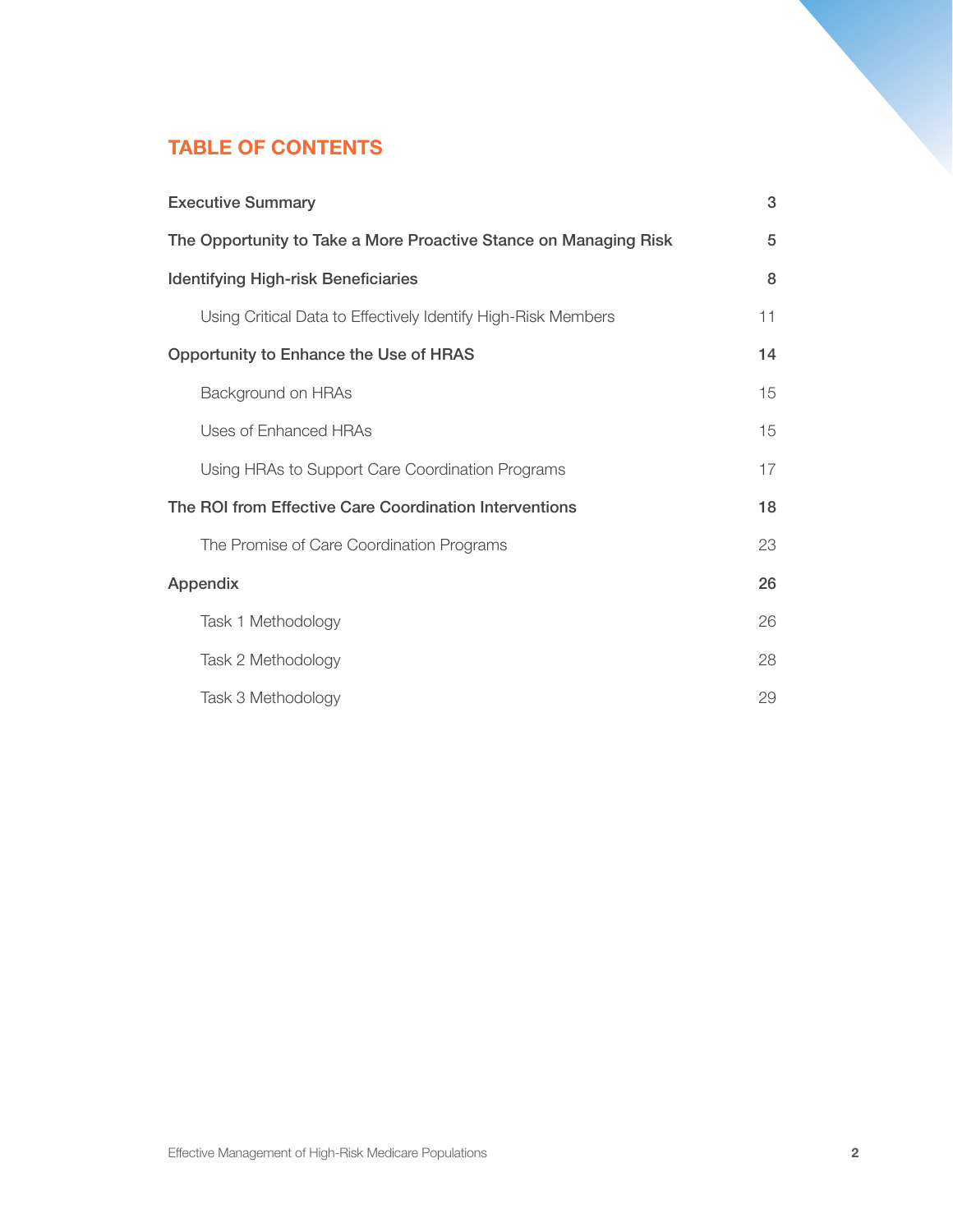# EXECUTIVE SUMMARY

In 2009, the top five percent of Medicare's highest spending beneficiaries represented 39 percent of the program's annual total Fee-for-Service (FFS) costs. These beneficiaries are typically vulnerable older adults with multiple chronic conditions and functional impairment. A perfect storm of events is driving payers and providers to better manage the cost of this population: dramatic changes in Medicare payment policy; growth in Medicare Advantage (MA) plan enrollment; and the aging of the FFS and MA-enrolled populations will make it impossible to avoid considerable financial risk.

In today's market, however, managing health care—and by extension, risk—typically focuses on treating a person's medical conditions, such as congestive heart failure (CHF) or congestive obstructive pulmonary disease (COPD). However, new Avalere research suggests that an exclusive focus on medical conditions limits a plan's ability to identify and manage spending for the members most likely to incur the highest Medicare costs. In other words, a sizable portion of Medicare spending is attributable to characteristics and behaviors that occur outside of the health care delivery system.

To succeed in this era of health system transformation, plans and providers bearing risk—in an accountable care organization (ACO), for example—will need strategies for managing a broad array of care needs for high-risk beneficiaries across multiple settings of care. Avalere modeling demonstrates the potential for substantial cost savings when transitions across the continuum of care are managed through established care coordination interventions. This new research suggests a three-pronged strategy for managing care, and thereby risk, for high-risk populations. Based on this research, we recommend that MA plans and other risk holders:

- Identify the Right Risk Factors. Non-medical factors are as powerful as medical factors in determining health care utilization. For example, Avalere modeling shows that functional impairment (based on ability to perform activities of daily living, or ADLs), self-reported fair or poor health, and high use of home health care in the prior year increase a Medicare beneficiary's probability of being high-risk in the subsequent year by approximately 7, 8, and 16 percent, respectively. Therefore, traditional methods of analysis that focus on medical conditions will mask opportunities for intervention. Plans must develop risk profiles using a variety of data sources beyond traditional claims or financial data. These can include health risk assessments (HRAs), medical records, and clinical input;
- Improve Data Collection through Existing Tools. Through the HRA process, plans have an important opportunity to collect member information that provides risk-identification information, which goes beyond the medical information available in financial data. Typically, MA plans stress easy HRA administration over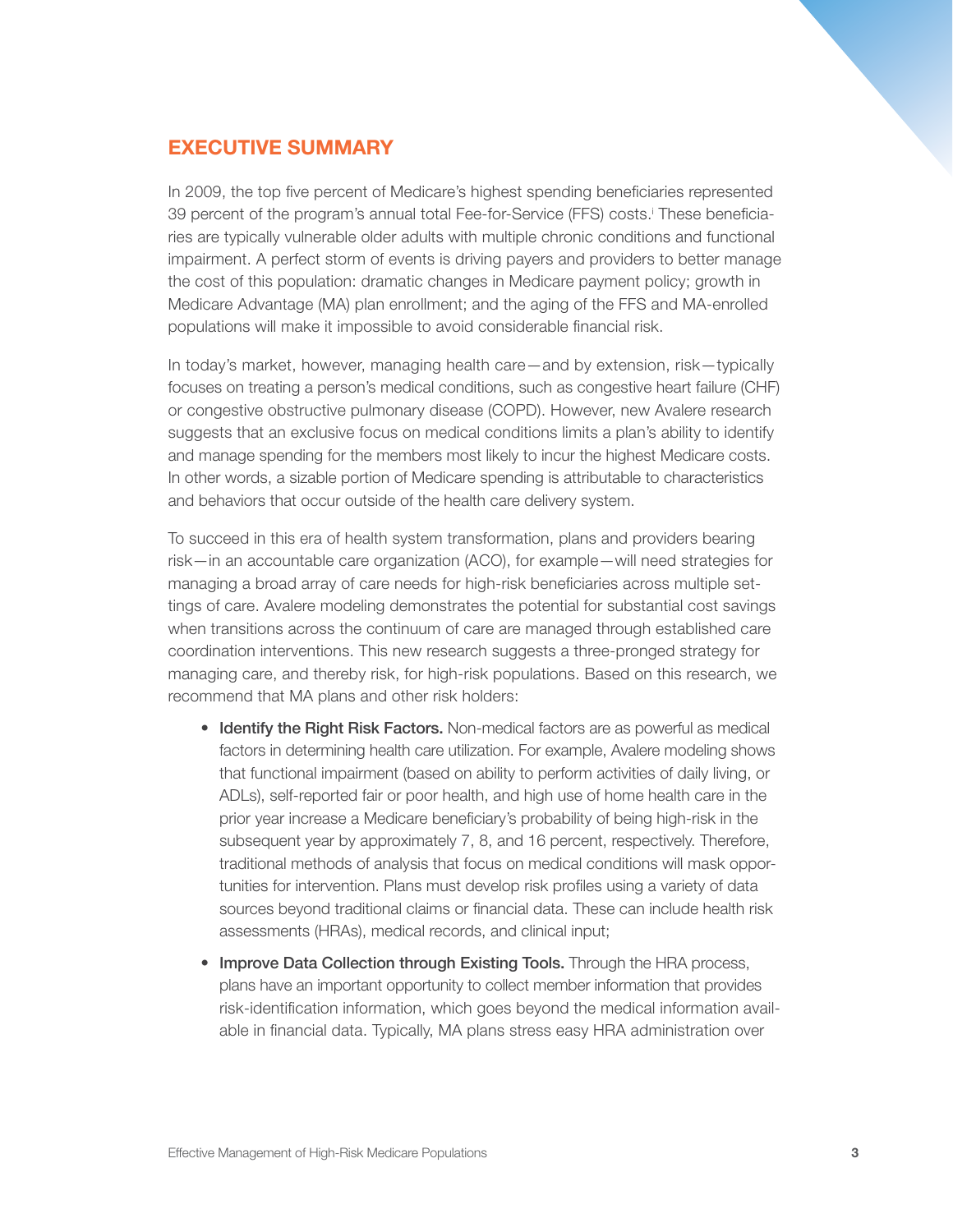comprehensiveness, but some innovative plans have shown that enhanced HRAs help target appropriate care coordination programs for beneficiaries. Plans should invest further in the HRA process as a conduit for powerful, relevant member information, by adding the key questions necessary to identify future high-risk beneficiaries; and

• Implement Targeted Care Coordination Programs. After plans understand the full range of individual factors that contribute to high health care utilization, and identify members at highest risk, they can manage care transitions and support broader care coordination for these members. Effective management of key populations not only improves outcomes for plan members, but can yield a positive return on investment (ROI). Avalere's ROI analysis indicates that, for example, the Transitional Care Model, when targeted at high-risk beneficiaries, can yield an ROI of over 250%. In addition, Avalere found that while some programs have significantly different implementation costs, their effectiveness in impacting key metrics was similar.

Because a significant portion of health care spending can be attributed to non-medical factors, successful population management strategies require innovative functional- and lifestyle-oriented programming that goes beyond the typical benefits provided by MA plans. New research provides a strong business case for plans and other risk holders to identify the highest risk beneficiaries and target care management programs that are proven to decrease that risk. Avalere's modeling and resulting ROI calculator demonstrate clear opportunities for bottom line impact.

Supported by a grant from [The SCAN Foundation](http://www.thescanfoundation.org)—advancing a coordinated and easily navigated system of high-quality services for older adults that preserve dignity and independence.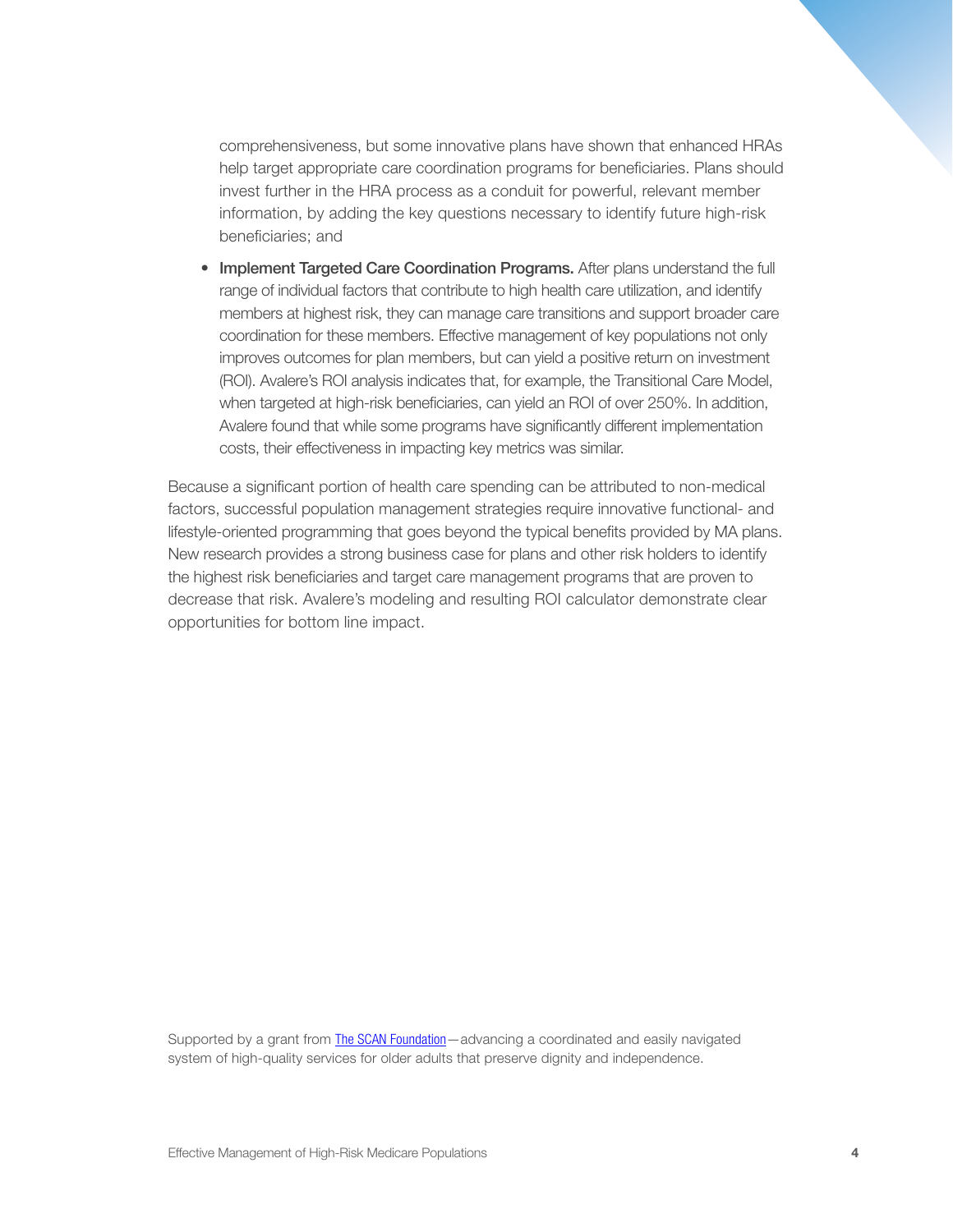# THE OPPORTUNITY TO TAKE A MORE PROACTIVE STANCE ON MANAGING RISK

A small group of high-risk beneficiaries account for a disproportionate share of total Medicare spending due to their heavy utilization of costly, often hospital-based care. Until the Affordable Care Act (ACA), FFS providers had little reason to coordinate or manage care for these beneficiaries, much less understand the individual characteristics most likely to result in high health care spending. MA plan enrollment was relatively low (9.4 million in 2008, prior to the passage of the  $ACA<sup>ii</sup>$  and, with a few exceptions, the enrolled population tended to be outside of the highest risk pool of Medicare beneficiaries.<sup>iii</sup>

Far-reaching and dramatic changes in Medicare payment are creating a new health care delivery environment that will reward value over volume. In this value-based delivery system of the future, payers and providers will experience a higher degree of accountability for the health of populations as well as risk for the cost of episodes or bundles of services that extend across multiple sites of care. As MA enrollment grows, and providers take on risk, they will increasingly serve an older, and likely more complex enrolled population, but with lower payments that are tied to quality.

To succeed in this era of health system transformation, provider and insurer organizations will need strategies that go beyond traditional risk mitigation activities (e.g., enrolling healthier-than-average beneficiaries and negotiating lower provider rates). They will need to proactively identify and manage care for the beneficiaries most at risk of high-cost health care utilization. Active care coordination for high-risk populations relies on simple concepts, but the work is hard and extends far beyond traditional disease management.

The challenge that any risk-bearing organization faces in taking on the task of high-risk care coordination is that little research exists to identify the full range of bio-psychosocial factors that lead to high health care utilization. Research tends to focus narrowly on the medical conditions associated with health care utilization because payers have easy access to health information on the claims providers submit for payment. As a result, most MA plans and provider strategies to identify high-risk members rely only on claims data analyses, which overlook characteristics critical to care coordination such as lifestyle factors and functional and cognitive impairment.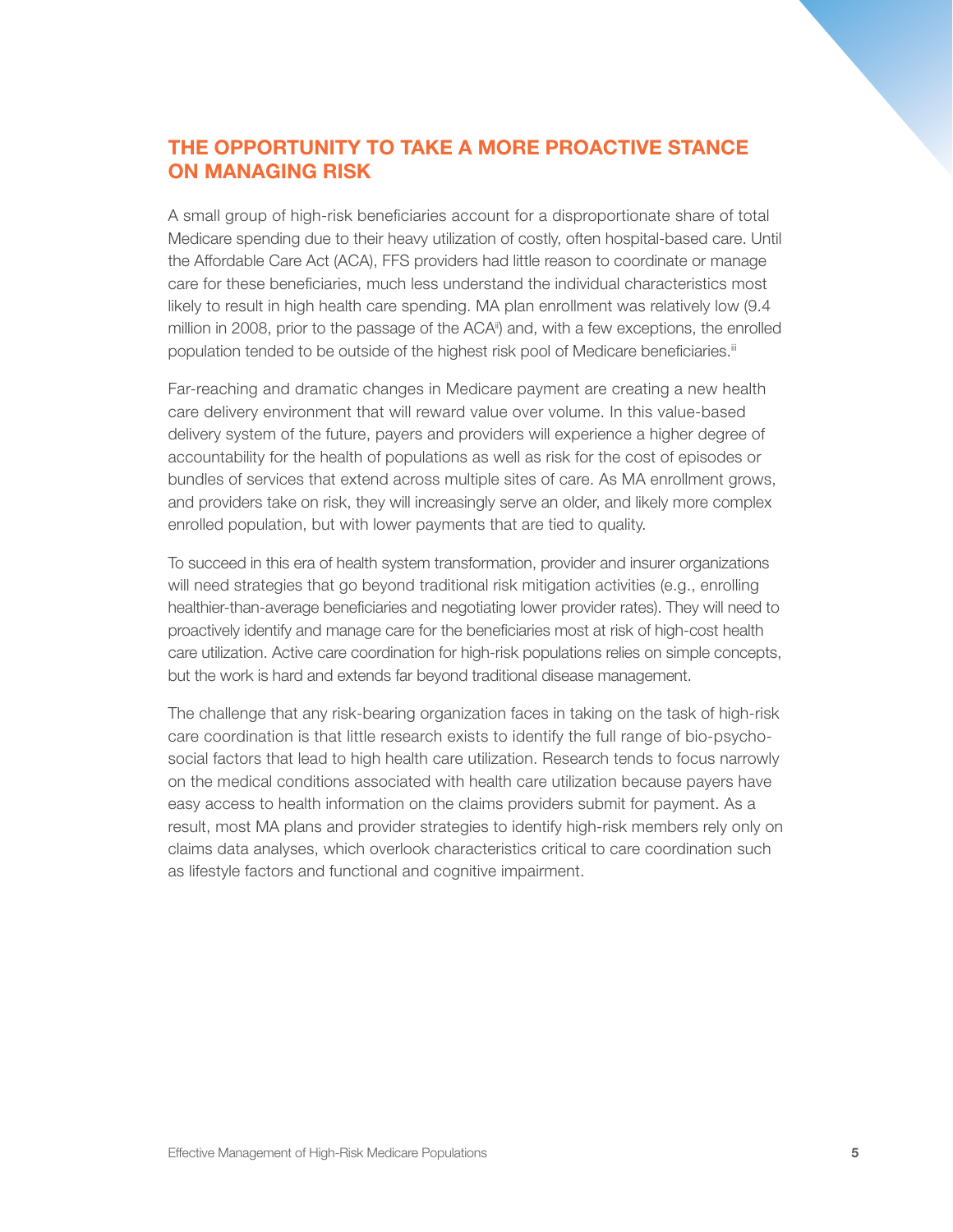The good news is that a growing body of research is providing additional guidance on the full range of individual characteristics that contribute to high health care spending, and therefore indicate areas for targeted care coordination programs. In particular, recent Avalere research focused on the impact of functional impairment, as a proxy for longterm services and supports (LTSS) need, on health care spending. Functional impairment refers to the inability to perform activities of daily living (ADLs) such as bathing and eating, or instrumental activities of daily living (IADLs), such as using the telephone or managing money, without assistance.

Data from a 2011 Avalere and The SCAN Foundation study suggest that when an underlying chronic condition accompanies an inability to care for oneself independently, per capita health care spending can double (Figure 1).<sup>iv</sup> For example, high health care spending, such as emergency department (ED) visits, may result as much from the risk of falls associated with diabetes as it does the medical complications.



Figure 1: 2006 Per Capita Medicare Spending by Chronic Conditions and Functional Impairment

■ Seniors without Functional Impairment ■ Seniors with Functional Impairment

Source: Avalere Health analysis of the 2006 Medicare Standard Analytic Files.

A similar analysis on cognitive impairment (CI) reveals the same relationship. Medicare spends almost four times as much for beneficiaries with cognitive impairment, such as Alzheimer's disease or dementia, than for those who do not have a cognitive impairment. In fact, the per capita Medicare cost for an individual with CI is over \$45,000 when three or more comorbidities are involved compared to \$22,723 (Figure 2).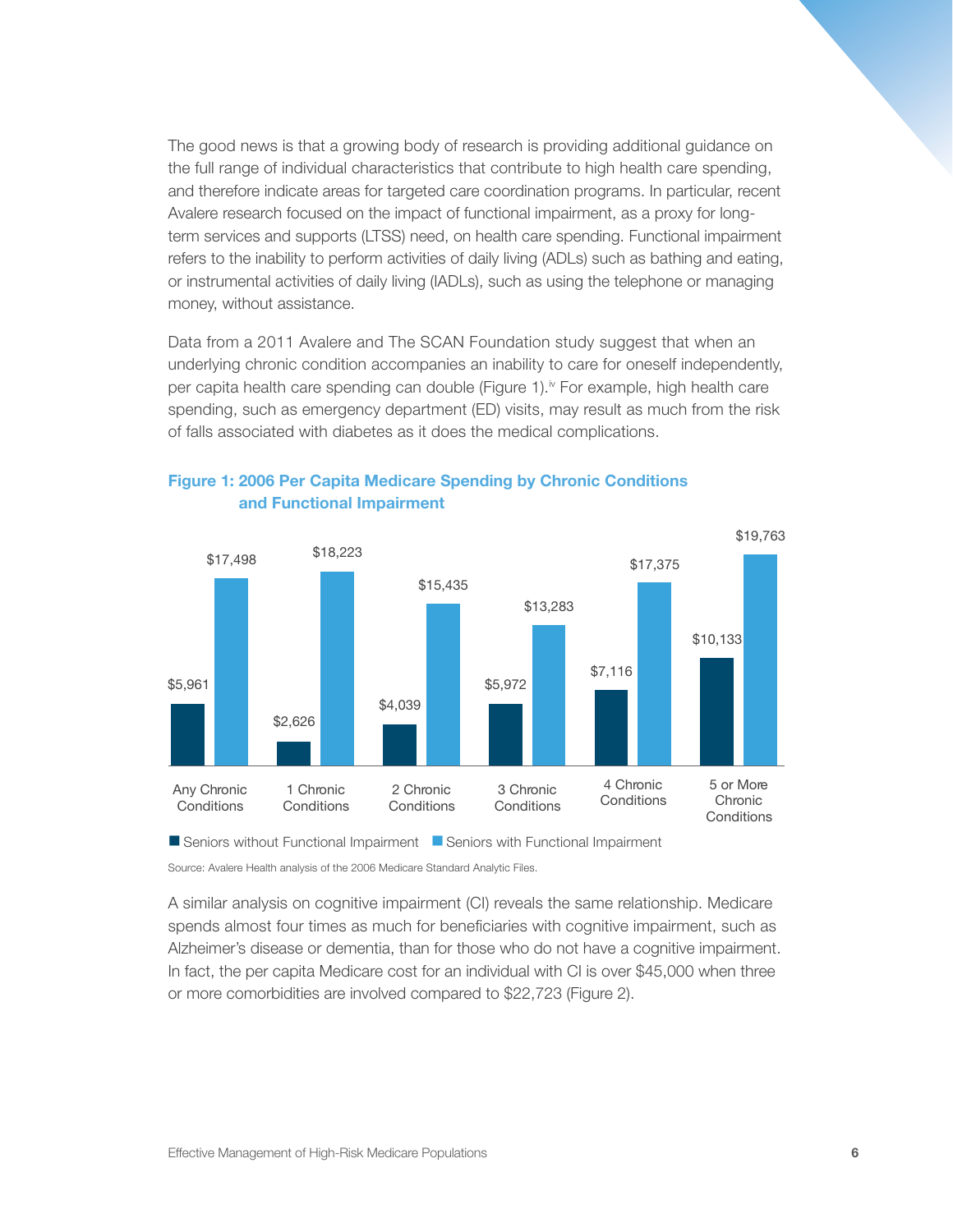

# Figure 2: Per Capita Medicare Spending By Presence of Alzheimer's/other Dementia Diagnoses and Number of Comorbidities, 2009

Source: Avalere Health analysis of the 2009 Medicare Standard Analytic Files

The output of these analyses led us to theorize that psychosocial characteristics may strongly predict health care spending even when other characteristics are held constant. As such, programs aimed at coordinating the care of individuals with functional impairment and other psychosocial high-risk indicators could offer opportunities for savings.

With funding from The SCAN Foundation, Avalere conducted research to test this theory and to offer practical suggestions to plans for collecting and analyzing a more complete set of data using their HRA instruments. Specifically, the goals of this work were to

- Promote greater understanding of "high-risk" Medicare beneficiaries and the characteristics that are predictive of high Medicare service use and spending;
- Evaluate the state of HRAs used by MA plans and recommend key improvements; and
- Illustrate a quantifiable range for the ROI for selected care coordination programs.

The research had three components: 1) a multi-variate model using a combination of survey and claims data from the Medicare Current Beneficiary Survey (MCBS) cost and use file 2007 – 2010; 2) a literature review and interviews to determine how HRAs are used; and 3) an ROI analysis and calculator for evidence-based care management and care transitions programs. The following report presents the findings and their implications.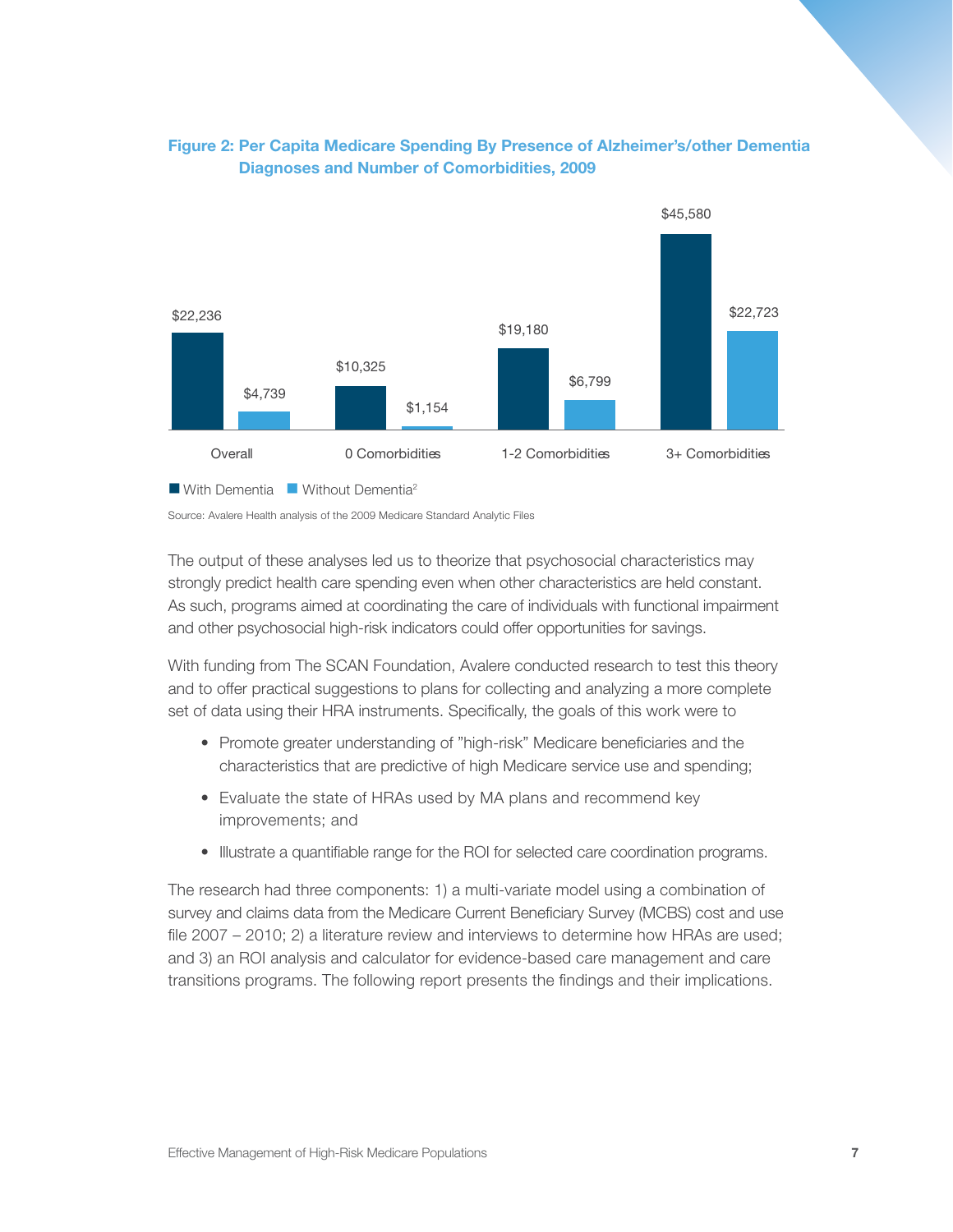# **IDENTIFYING HIGH-RISK BENEFICIARIES<sup>1</sup>**

As a first step towards understanding the opportunity and challenges of managing the high-risk Medicare population, Avalere analyzed the person-level characteristics associated with high Medicare spending with a focus on identifying predictive nonmedical characteristics, such as functional and cognitive impairments and social support needs, among others.

To accomplish this goal, Avalere conducted a quantitative analysis of Medicare FFS beneficiaries in the MCBS for years 2007 through 2010. The MCBS is a useful data source for these purposes since it combines patient-level claims data with the results of a panel survey that includes non-claims based items such as the patient's selfreported health status, functional and cognitive impairments, social support needs, and other socio-demographic information.

While the breadth of beneficiary-level information provided through the MCBS creates important analytic opportunities, sample size issues posed challenges for testing the characteristics of very high-utilizers (top 5%). Accordingly, we analyzed the spending data for the top 20 percent of Medicare FFS spenders to ensure adequate sample sizes.

Our goal was to test the relative power of person-level characteristics to predict whether a beneficiary will be in the top 20 percent of Medicare FFS spending and to test this power across five domains: demographics, clinical condition and inpatient/outpatient utilization, functional impairment, cognitive impairment, and social support/residential status. We selected these domains and the variables within each based on the findings from a literature review and an analysis of their reliability in the MCBS. We reviewed the sample sizes for each survey question and used only those variables we assessed as reliable.

We then applied logistic regression models to determine which person-level characteristics were associated with the largest increases in the probability of being a high-risk Medicare beneficiary, defined as being in the top 20 percent of total Medicare FFS spending in the subsequent year. For example, we used a beneficiary's person-level characteristics from 2009 to predict 2010 spending, and then compared actual 2010 spending to expected spending to determine which characteristics were most associated with being in the top 20 percent of spending. These regression models computed results using 2007 and 2008 data, and were tested on 2009 and 2010 data to calibrate and test the reliability and accuracy of the model specifications. A more detailed explanation of our methodology is provided in the Appendix.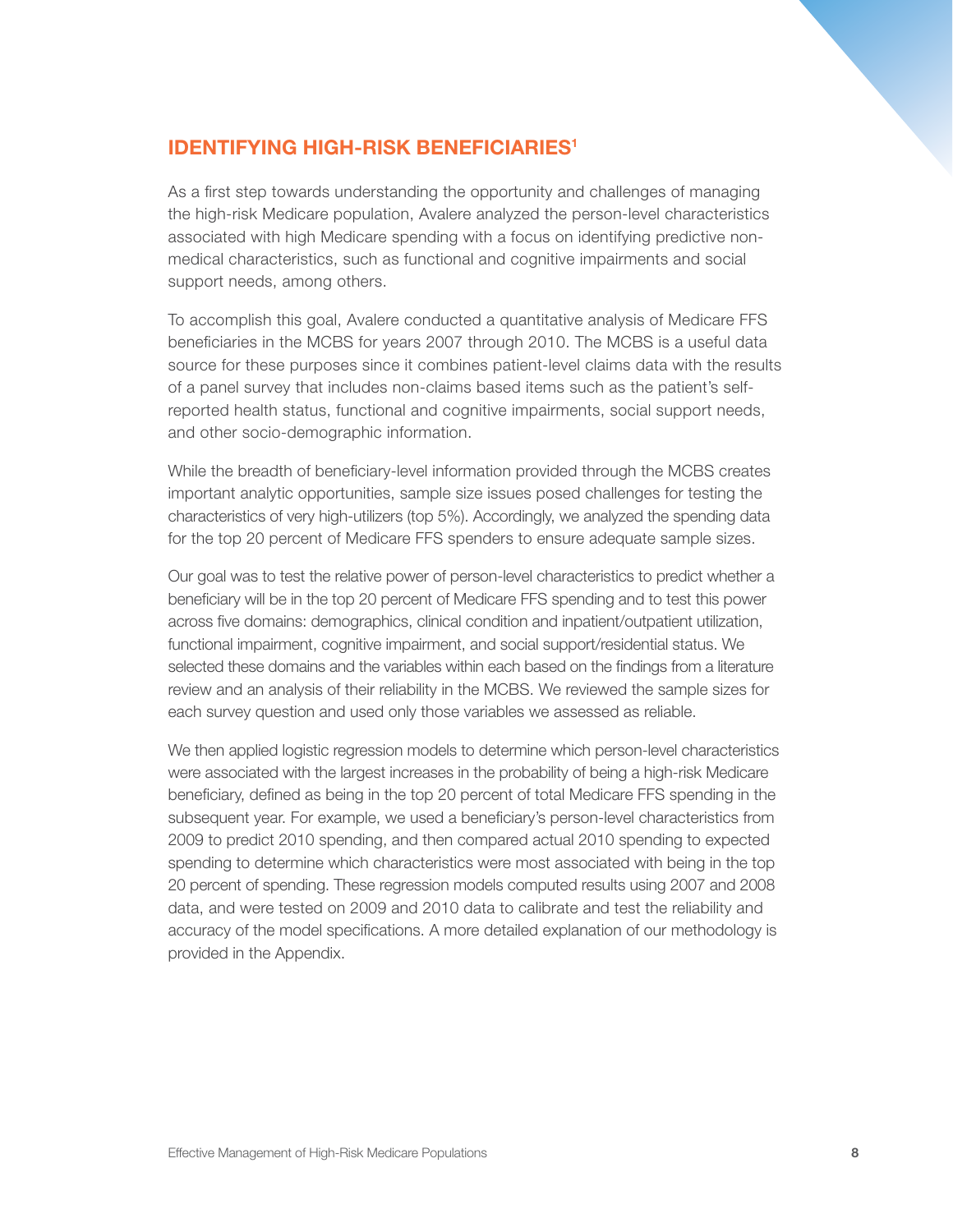### Key Findings from Predictive Models

As expected, several of the characteristics that increase the probability of being highrisk are related to a beneficiary's medical condition. The baseline probability of being a high-risk Medicare FFS beneficiary is 20 percent—since we've defined "high-risk" as having Medicare spending in the top 20 percent. The predictive models produced a range of changes in probability between -4.9 percent (for beneficiaries who have experienced a stroke in the prior year) through +16.2 percent (for beneficiaries with more than 41 home health visits in the prior year). For example, beneficiaries who have experienced a stroke in the prior year have a lower probability of being high-risk in the subsequent year, by almost 5 percent. Conversely, beneficiaries with high home health utilization in the prior year have a 16 percent higher likelihood of having high Medicare spending in the next year. As Table 1 shows, having diabetes with complications increases a Medicare beneficiary's probability of being in the high-risk group by 8.8 percent. Perhaps the single largest contributor to being high-risk in a given year is being a high spender in the prior year. For example, a beneficiary who was in the top 10 percent of Medicare FFS spending in the prior year is 11.3 percent more likely to be in the top 20 percent of spending in the next year; similarly, those who were in the top 20 percent in the prior year are 8.8 percent more likely to be in the top 20 percent in the next year.

| <b>MEDICAL BENEFICIARY-LEVEL CHARACTERISTIC</b>                                                                                                                           | <b>INCREASE IN HIGH-RISK</b><br><b>PROBABILITY<sup>1</sup></b> |
|---------------------------------------------------------------------------------------------------------------------------------------------------------------------------|----------------------------------------------------------------|
| High Medicare home health utilization (41 or more visits) in the prior year <sup>4</sup>                                                                                  | 16.2%                                                          |
| High Medicare spending in the prior year (PMPM)<br>Being in the top 10 percent of spending in the prior year<br>Being in the top 20 percent of spending in the prior year | 11.3%<br>8.8%                                                  |
| Diabetes with complications                                                                                                                                               | 8.8%                                                           |
| Neurological or mental health conditions<br>Neurological conditions<br>Psychological conditions                                                                           | 8.8%<br>6.4%                                                   |
| Cardiovascular conditions<br>Acute Myocardial Infarction<br>Vascular conditions without complications                                                                     | 8.6%<br>7.5%                                                   |
| High hospital outpatient (34 or more visits) utilization in the prior year                                                                                                | 7.8%                                                           |
| Kidney disease                                                                                                                                                            | 6.8%                                                           |

#### Table 1: Key Medical Contributors to High Medicare Spending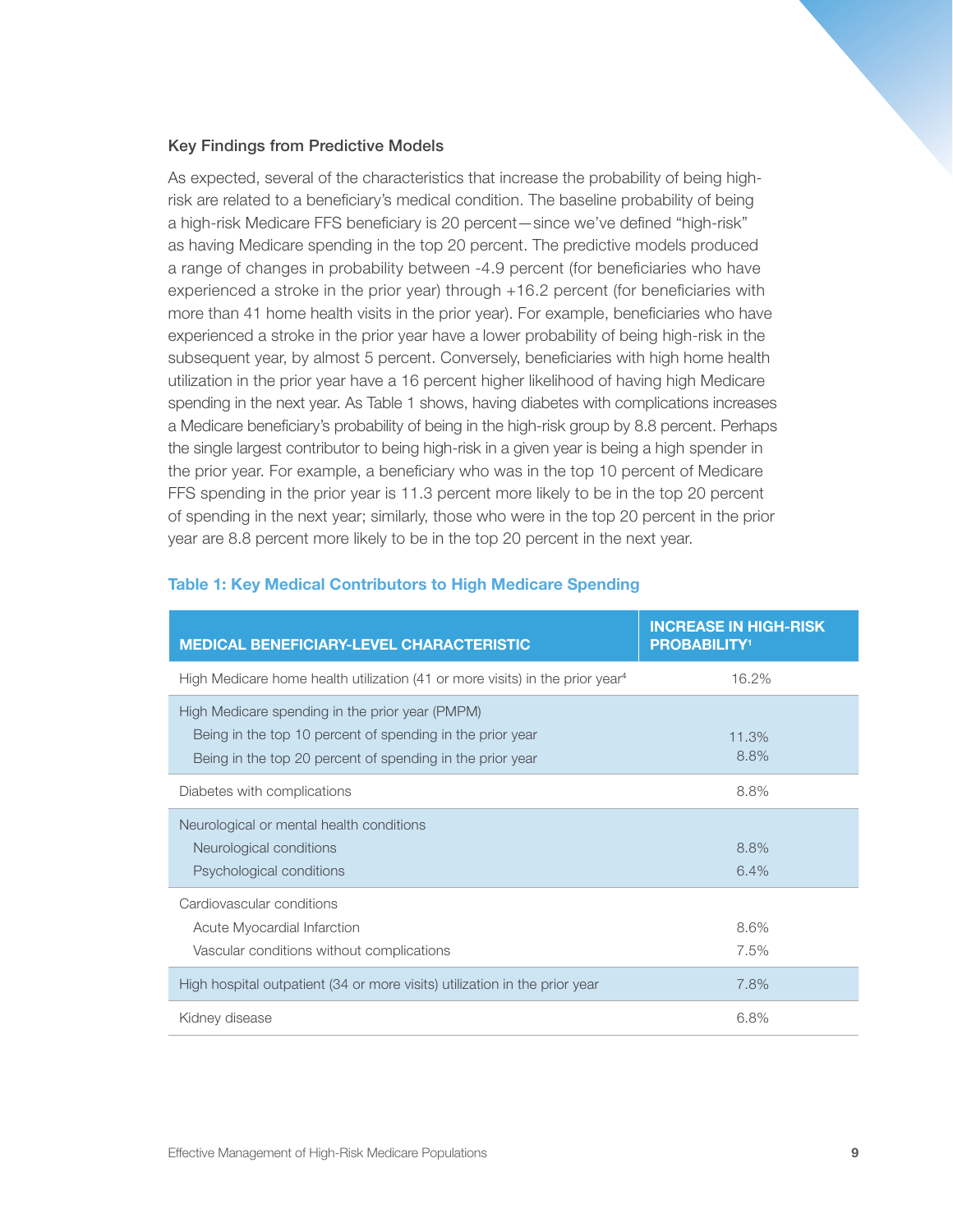However, and potentially more importantly, some non-medical characteristics increase the probability of being high-risk but cannot be definitively identified using administrative claims. These characteristics play a major role in predicting whether a beneficiary will be high-risk in a given year (Table 2). For example, requiring assistance with ADLs and/or IADLs increases a beneficiary's likelihood of being high-risk by about 7 percent. Across the various nonclinical, or non-medical, beneficiary-level characteristics, we found that the strongest single predictor of being high-risk was high home health utilization in the prior year. This factor increases a beneficiary's likelihood of being in the top 20 percent of Medicare spending by about 16 percent. Another non-clinical risk factor is fair or poor self-reported health, which increases a beneficiary's likelihood of being high-risk by approximately 8 percent. In addition, having a high volume of hospital outpatient services (over 40 visits in the prior year) or being 85 years of age or older are associated with increases of almost 7 percent, for each factor, in the probability of being high-risk in the following year.

Among other non-medical characteristics, we found that the beneficiary's living situation also increased their likelihood of experiencing costly adverse events which lead to being in the top 20 percent of spenders, such as whether the beneficiary lives in a residential care setting (such as an assisted living facility) or nursing home rather than living in the community. For those who lived in residential care settings or nursing homes, the likelihood of being high-risk in the next year increased by 4.5 percent and 1.8 percent, respectively, relative to community-dwelling beneficiaries.<sup>2</sup> There are many other beneficiary-level characteristics associated with being high-risk in any given year. For details on the impact of additional variables, please refer to the Appendix.<sup>3</sup>

| <b>NON-MEDICAL BENEFICIARY-LEVEL CHARACTERISTIC</b> | <b>INCREASE IN HIGH-</b><br><b>RISK PROBABILITY<sup>1</sup></b> |
|-----------------------------------------------------|-----------------------------------------------------------------|
| Self-reported fair or poor health status            | 8.1%                                                            |
| Having moderate functional impairment <sup>5</sup>  | 6.9%                                                            |
| Age 85 and older                                    | 6.6%                                                            |
| Living in a residential setting in the prior year   | 4.5%                                                            |
| Living in a nursing home in the prior year          | 1.8%                                                            |

#### Table 2: Key Non-Medical Contributors to High Medicare Spending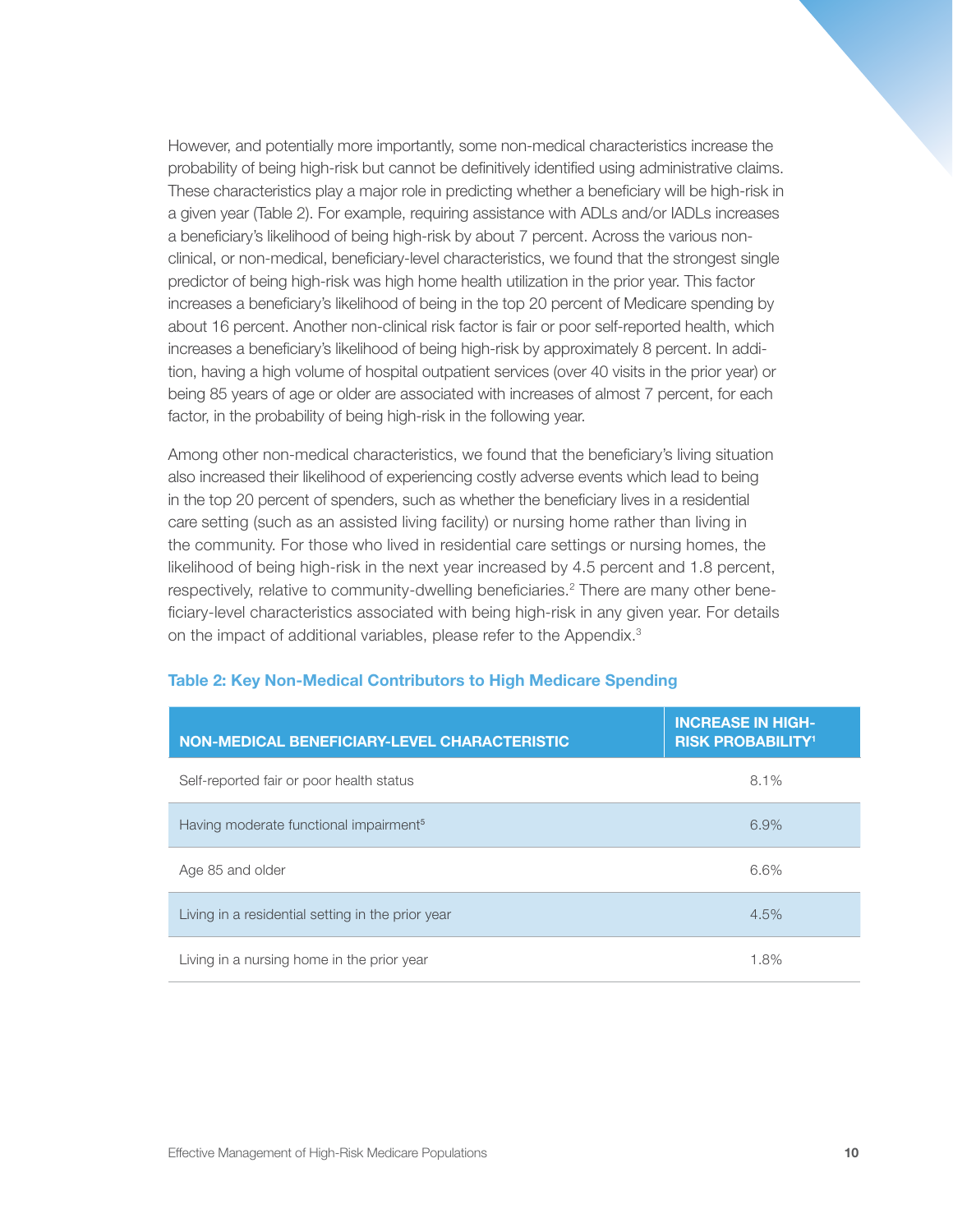These results point strongly to a very important set of beneficiary characteristics that predict risk of high Medicare spending: those that are associated with difficulties related to activities of daily living—in other words, needing LTSS. As shown in Table 2, heavy use of home health care (under the Medicare FFS benefit) in the prior year, having moderate functional impairment, and living in settings that provide LTSS have a significant impact on the likelihood of being in the top 20 percent of Medicare spending. These characteristics, as well as advanced age, all indicate a need for LTSS.

There were many potentially important characteristics that did not appear as powerful in our analysis because of statistical and modeling limitations. Some of these characteristics include having high emergency department utilization in the prior year and having select multiple chronic conditions. Despite the relatively lower changes in probability of a few non-medical characteristics, we believe that together these characteristics indicate the importance for health plans and other at-risk organizations to take a closer look at their costly populations to develop a more sophisticated understanding of the predictors of risk.

This analysis supports the opportunity for MA plans and other risk bearers to reduce their costs and increase quality by targeting high-risk members with care coordination services. While avoiding hospitalizations is a key goal in general, there is an opportunity to improve care continuity as this particularly frail subset of the Medicare population is transferring across settings of care; often, from hospital to post-acute and long-term care services.

#### Using Critical Data to Effectively Identify High-Risk Members

The greatest gap in population health management tools is the availability of memberlevel data to better identify clinical and financial risk. Currently, most plans have an incomplete picture of their members' health profiles because they are analyzing only the data available in the member's medical claims history.

Paid claims are one narrow piece of a member's profile and are limited to the elements that are used to pay providers. Administrative claims and/or enrollment data do not provide information about improvements in functional ability, whether a member lives alone, or whether the member has proper nutrition, for example. As such, plans need other sources of data to create a more comprehensive member profile. Specifically, there are three main sources of information we have identified that can be leveraged to fill the gaps in the membership profiles:

1. Administrative data: Information collected from enrollment and claims-based files that consists primarily of a member's recent medical conditions, health care utilization (including pharmacy data), and expenditures.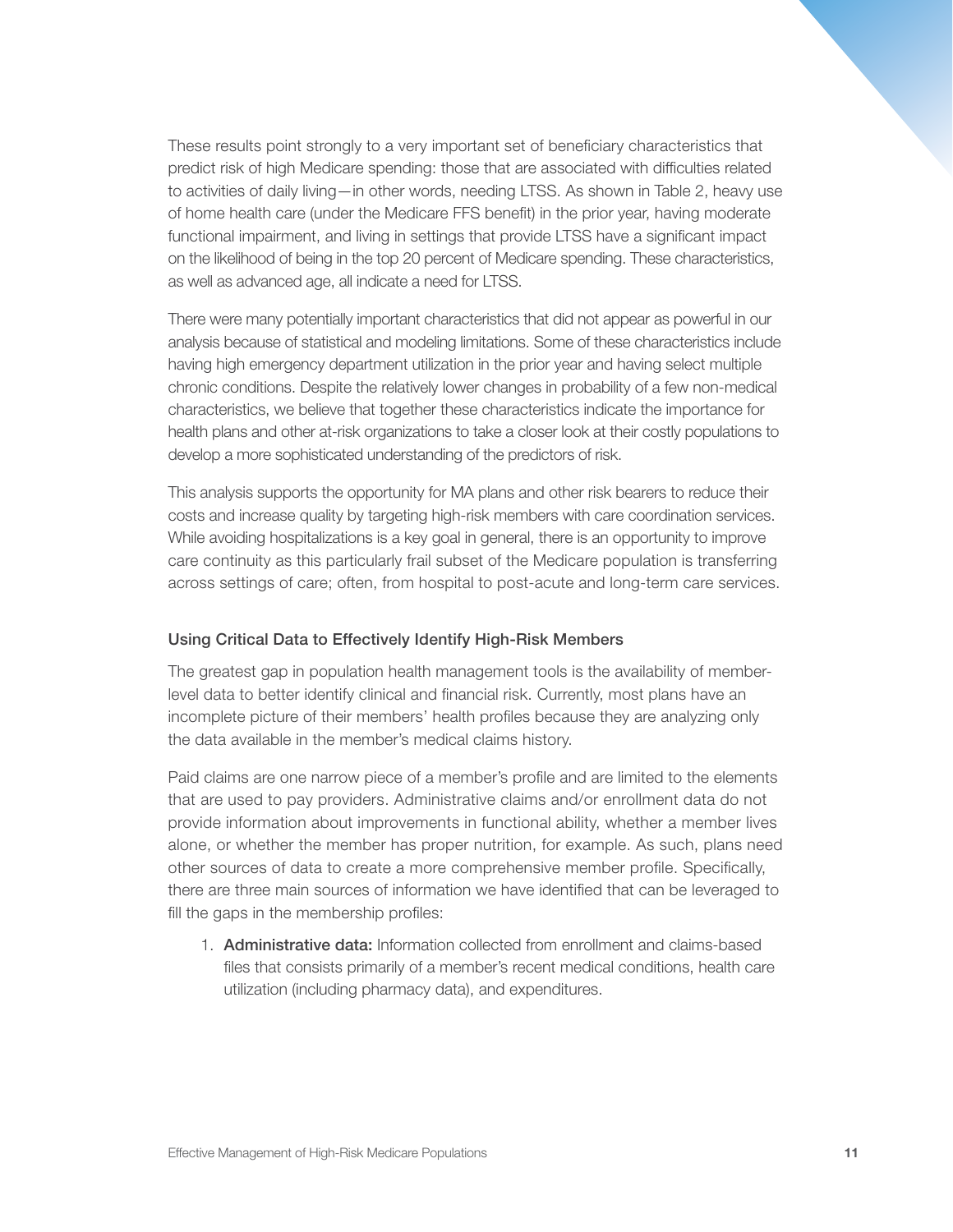- 2. **HRAs:** A screening tool currently used by MA plans to supplement administrative claims data. This tool could be expanded to capture information about a member's functional and cognitive abilities, social support needs, and additional lifestyle characteristics. This critical information can both inform risk stratification as well as individualized care planning efforts.
- 3. Clinical input: Though we did not test such input in our predictive model, there is evidence that additional clinical and medical information (beyond what is gathered in an HRA) is useful for ongoing risk detection and care coordination efforts. Particularly in the context of electronic records, information that clinicians collect about a member through day-to-day interactions over time can be used to ensure that members' risk scores and care coordination programs remain accurate and effective. Plans should continuously refine their risk stratification modeling as they learn more about their member population via clinical input.

Plans can incorporate and utilize these three sources to generate a more complete picture of members. While a plan may have little control over the format and content of claims and clinical input, the plan (and providers) can specify the types of information collected in the HRAs. Altogether, combining claims data, HRA responses, and clinical input into an MA plans' risk stratification analysis can significantly increase the plan's ability to predict whether a member will be high-risk and thereby enroll the member in the most cost-effective care coordination program.

#### Hypothetical Case Study

The following hypothetical example illustrates how incorporating more member-level information into risk prediction models can improve a plan's ability to identify members who would likely benefit from targeted care coordination programs to reduce unnecessary, high-cost utilization. The claims-level utilization and spending data presented in this example are derived from the Medicare Standard Analytic Files (SAFs) for 2011 and 2012. Avalere created fictional member-level data, for example, high blood pressure, bone loss, smoking status, exercise, and nutrition, to name a few) to illustrate the type of information that could be collected from administrative records, HRAs, and clinical input. All of these components are likely to improve the plan's ability to better identify high-risk members and target interventions customized for the member's needs.

Case Study: A plan has a member, Ruth, who had \$128,000 in Medicare spending in 2012, consisting of two inpatient stays, four readmissions, and nine ED visits. Using Medicare claims history alone, the plan might assume that her demographic and clinical characteristics (female, 91 years of age, with COPD and high Medicare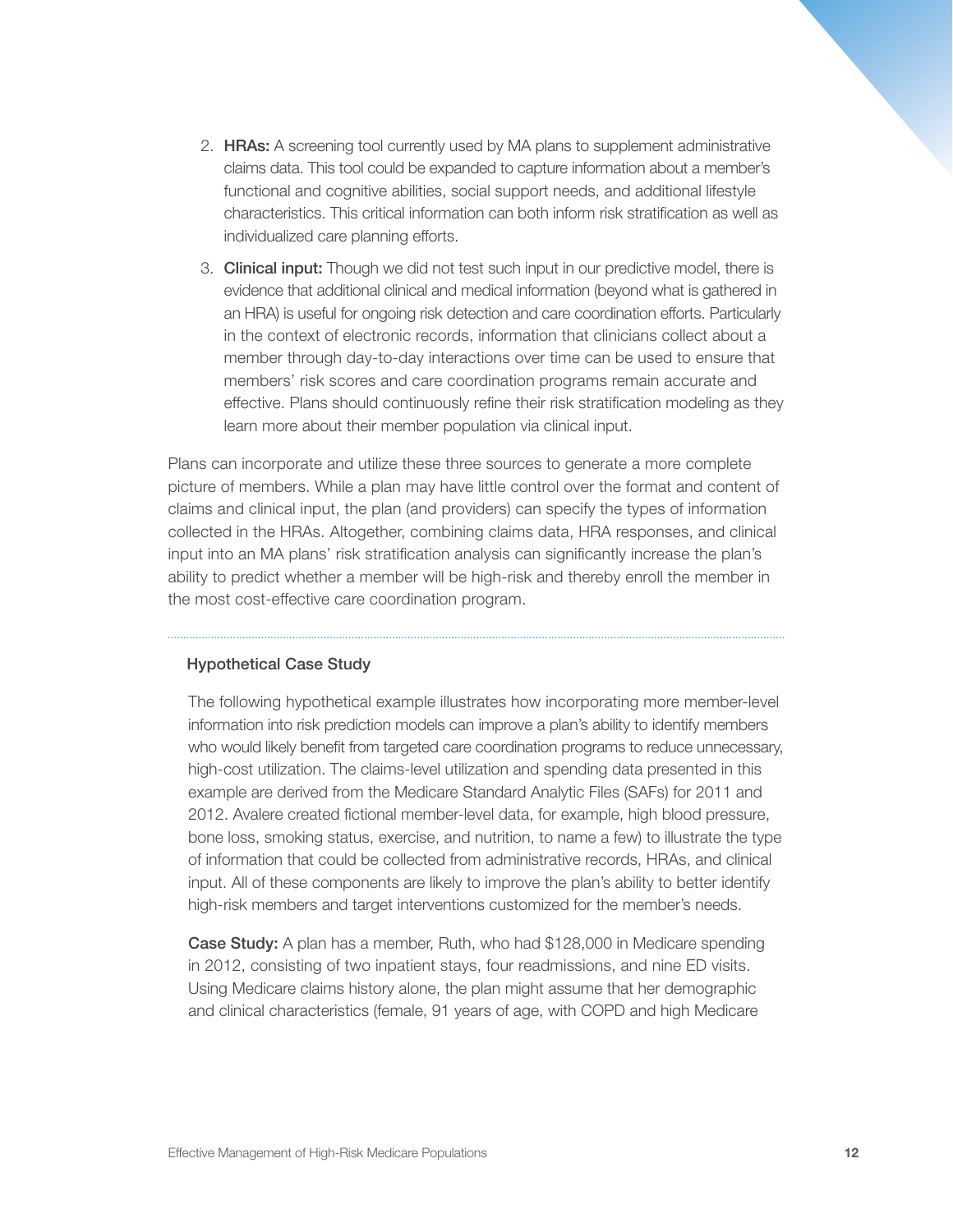spending in the prior year) were the main causes of her spending this year. With this limited medical history, our analysis shows that the combination of these particular member-level factors (i.e., high Medicare spending in the prior year, older age, and diabetes) would lead the plan to predict the member's likelihood of being high-risk at approximately 35 percent—a relatively low risk member. Since the plan would not have identified this member as high-risk, the plan would not have enrolled her in any care coordination programs. Over the course of the year, this member could incur significant spending without much explanation due to the limitations of claims data.

#### Figure 3



As seen in Figure 3, claims data restricts the plan's understanding of this member's risk factors to only three characteristics: (1) diabetes, (2) age 91, and (3) high historical Medicare spending. However, there are eight other characteristics that could increase Ruth's risk score if they were uncovered: (1) forgetfulness, (2) no family in the area, (3) a history of falls, (4) bone loss, (5) smoker, (6) lives alone, (7) no exercise, and (8) improper nutrition. As seen in Figure 4, these characteristics, as part of a sophisticated risk prediction model, could raise Ruth's risk of being high-risk closer to 70 percent.

Ruth's high-cost utilization that year may have been due to her tendency to fall, leading to a \$20,000 ED visit, or improper nutrition, which could lead to multiple \$35,000 readmissions as it impedes her ability to recover or manage her comorbid conditions. In this way, her high-cost utilization can be mostly explained by the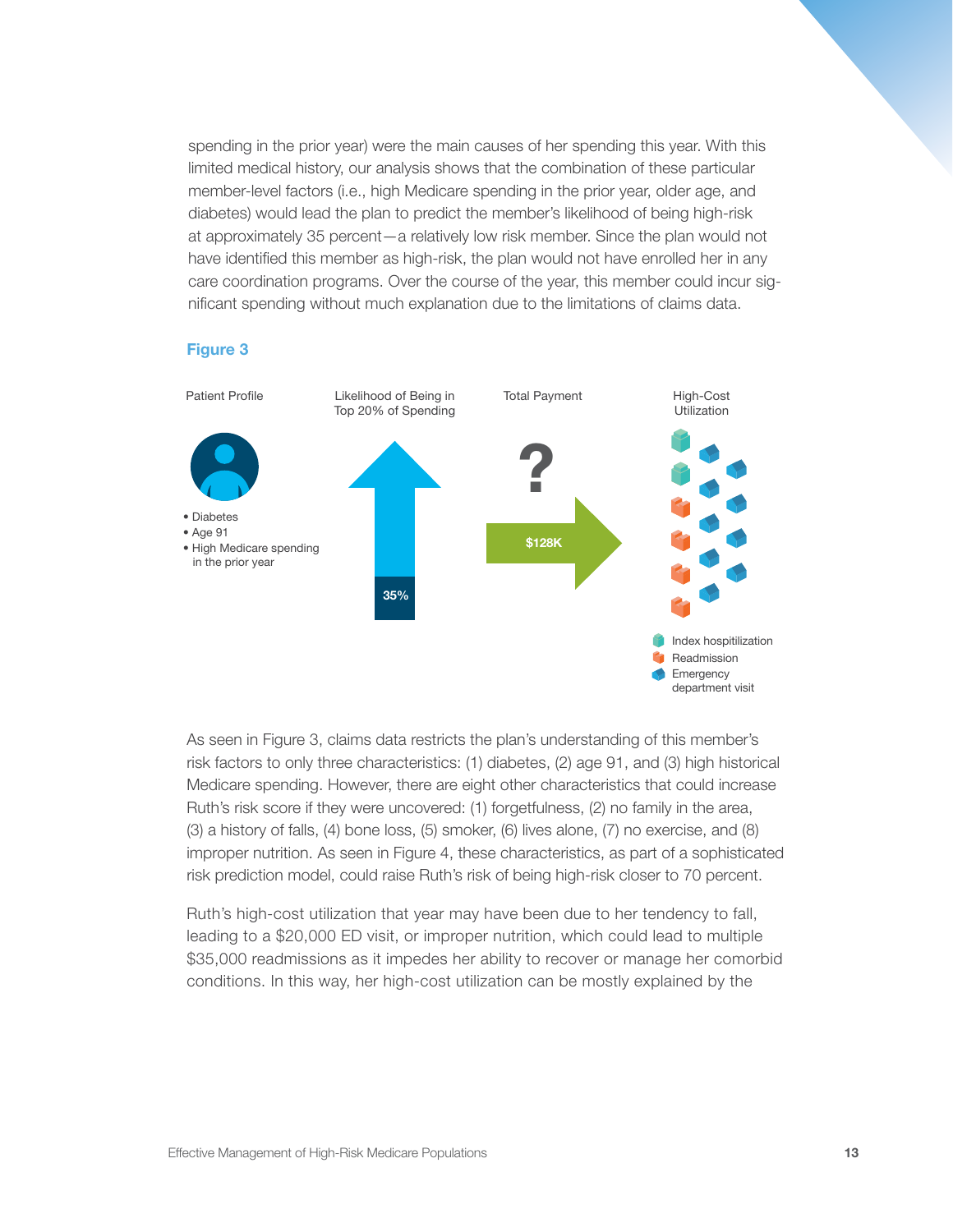characteristics found through HRAs and clinical input; claims data alone would not capture these key contributors to her high spending. If the plan used a diverse range of data sources for risk stratification efforts, it would have a better understanding of why this member incurred \$128,000 in health care expenditures in 2012.



# OPPORTUNITY TO ENHANCE THE USE OF HRAS

As discussed, one data collection tool that offers a particularly strong opportunity to improve identification of high-risk members is the HRA. HRAs can strengthen risk stratification and care management activities by capturing key information about members' health (e.g., family history, lifestyle, and functional status) that are not stored in claims data. As part of this study, Avalere conducted a qualitative analysis of the state of HRA administration to identify current practices and opportunities for improvement.

To evaluate the state of HRAs used by payers, Avalere reviewed federal and state regulations as well as literature from over 50 scientific publications, research studies, and news articles. In addition, Avalere conducted interviews with more than 10 HRA experts from health plans, HRA vendors, and a physician group practice to supplement the literature review.<sup>6</sup> This qualitative analysis sought to understand common HRA practices, potential shortcomings, and recommendations for improvements.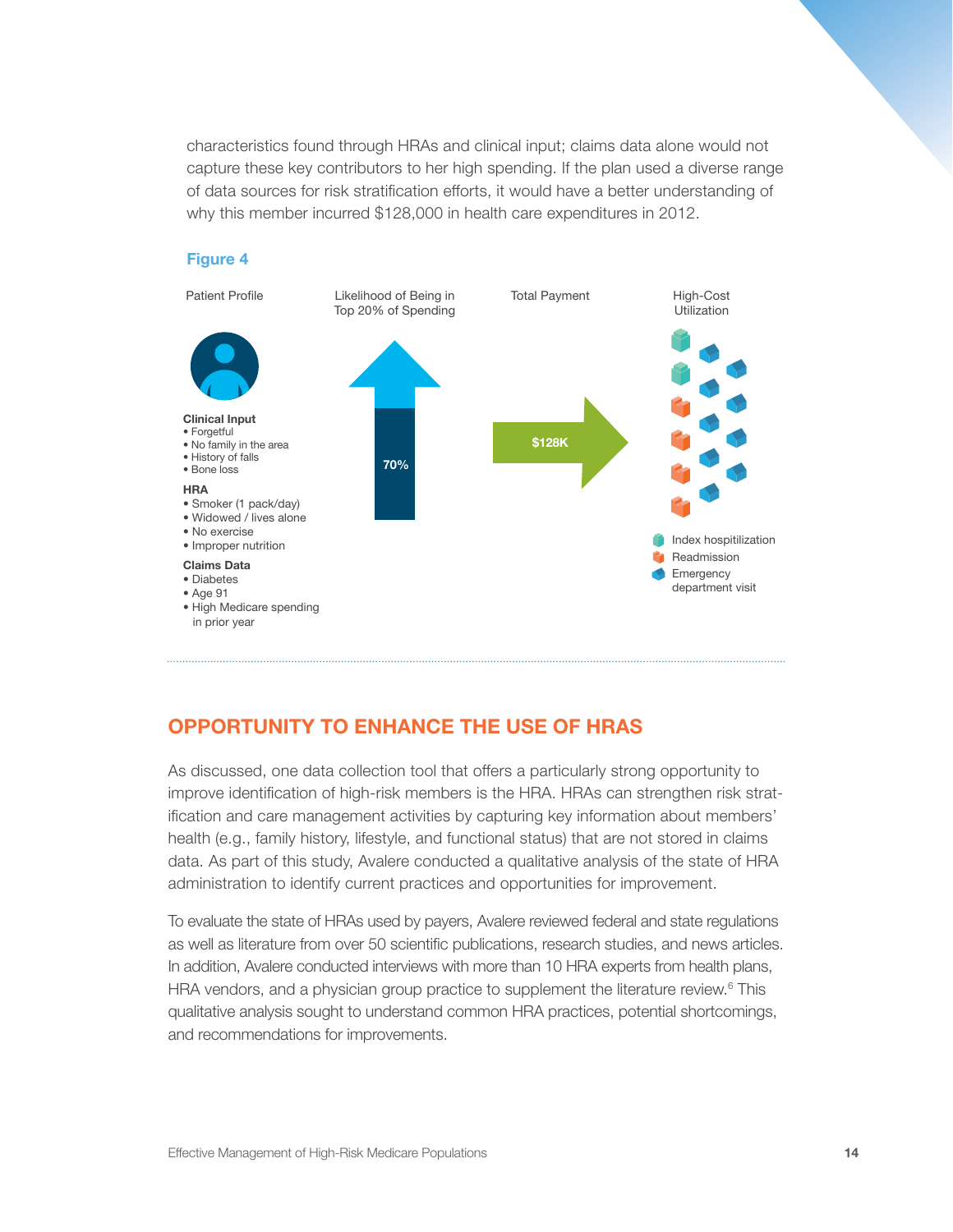### Background on HRAs

HRAs are health-related questionnaires that are conducted telephonically, in-person, online, or through mailed questionnaires. Essentially, HRAs ask members to assess their health status across a variety of dimensions, such as functional impairment (e.g., ADL/ IADL needs), family history, lifestyle, nutrition, behavior, and social support, with the goal of generating a more complete picture of the enrollee. HRAs are able to identify health behaviors and risk factors that would not be picked up in claims data.<sup>v</sup>

The Center for Medicare & Medicaid Services (CMS) requires MA plans to administer HRAs as part of the annual wellness visit, which is now required by plans for all Medicare Advantage plan members. The stated purpose of an HRA is to provide a systematic way of identifying a member's health status, risk of injury, modifiable risk factors, and urgent health needs to ultimately inform a personalized prevention or care plan in 34 elements.<sup>vi</sup> CMS did not require that MA plans utilize a specific HRA form. Instead, it requested that the Centers for Disease Control and Prevention (CDC) create and publish guidance on HRA questionnaires and administration. In December 2011, the CDC released its recommendations on HRAs, which included a sample HRA questionnaire; however, the example did not contain all of the 34 elements required by CMS.<sup>vii</sup> MA plans have limited guidance from CMS, and therefore significant flexibility in how they administer and what data they collect via HRAs.

Most MA plans prioritize quick and easy HRA administration and high response rates over longer HRAs administered by clinicians. However, some MA plans have developed innovative, strategic uses of HRAs in order to identify high-risk members.

# Uses of Enhanced HRAs

MA plans and vendors often build upon existing HRA questionnaires to create updated or customized versions. Most health plans that were interviewed for this study stated that they tweaked available HRAs, such as CMS', wiii SF-7 or SF-12, ix Pra or PraPlus, x and/ or competitors', to build their own HRA. Plans can further customize existing HRAs to target specific high priority populations. For example, *Life*Plans Inc., a firm interviewed for this study, works with health plans to collect specific non-medical information on their HRAs. For example, *Life*Plans customized HRAs for plans specializing in end-stage renal disease (ESRD) and diabetes prevention and management.

Enhanced HRAs can effectively uncover risk factors within high-risk Medicare populations. *Life*Plans advises its health plan clients to collect data such as whether a member had: (1) difficulty with more than two ADLs and no paid caregivers, (2) three hospitalizations in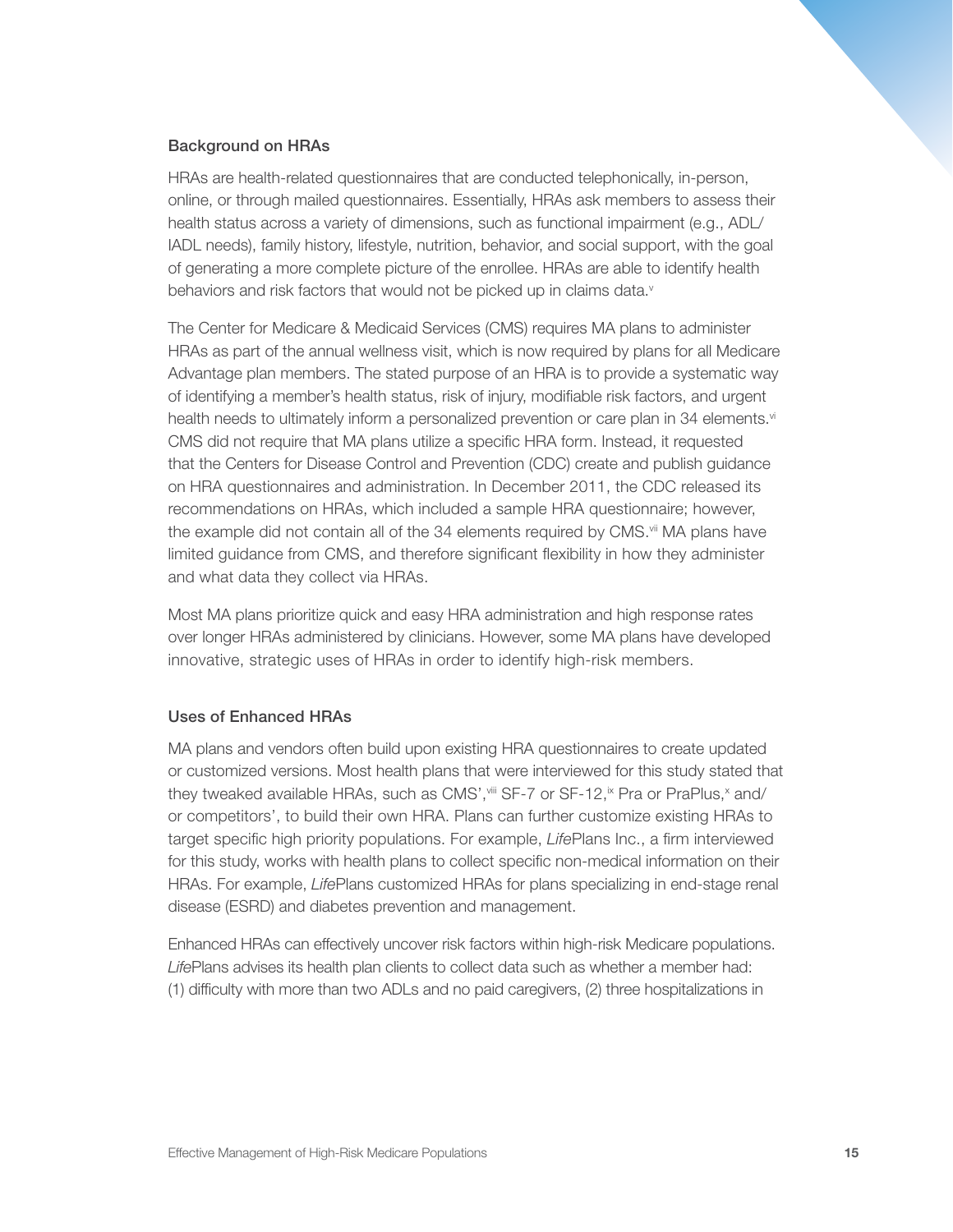the last six months, and/or (3) three or more falls in the last six months. *Life*Plans has found, anecdotally, that the two characteristics that appear to best predict potentially high-risk members are (1) balance problems in the past week or (2) difficulty chewing and/or swallowing.

HRAs can also help plans identify LTSS needs and keep members with these needs in the community by identifying necessary resources and supports. For example, Peak Health Solutions, a health care management services company that offers coding and auditing, risk adjustment, education, and data analytics services, uses HRAs to help its health plan clients identify LTSS needs. Peak's indicators for assessing LTSS needs include family and caretaker support; difficulty with ADLs; physical status; home modifications like grab bars in the shower, use of a walker, or, hospital bed; and needs assistance toileting and/or dressing. In general, interviewees noted that HRAs can assess LTSS needs by evaluating the following domains:

- ADLs and/or IADLs
- Behavioral/ mental health
- Cognitive function
- Family and caregiver support
- Frailty and fall risk
- Functional status
- Having a regular primary care physician
- Living situation (e.g., lives alone)
- Skin issues (e.g., wounds, ulcers)
- Home safety (e.g. whether the member has grab bars in the shower, has a ramp, uses a walker, or has a hospital bed)
- Nutrition and/or access to proper meals
- Transportation

These examples highlight some innovative uses of HRAs that collect extensive information about key member populations. Enhanced HRAs may require more financial investment on the part of the plan, but the ability to meaningfully assess risk can allow plans to better coordinate the care of their members. In addition, enhanced HRAs can benefit plans and providers by improving patient satisfaction scores and member retention rates; this is especially true in the case of in-person HRAs.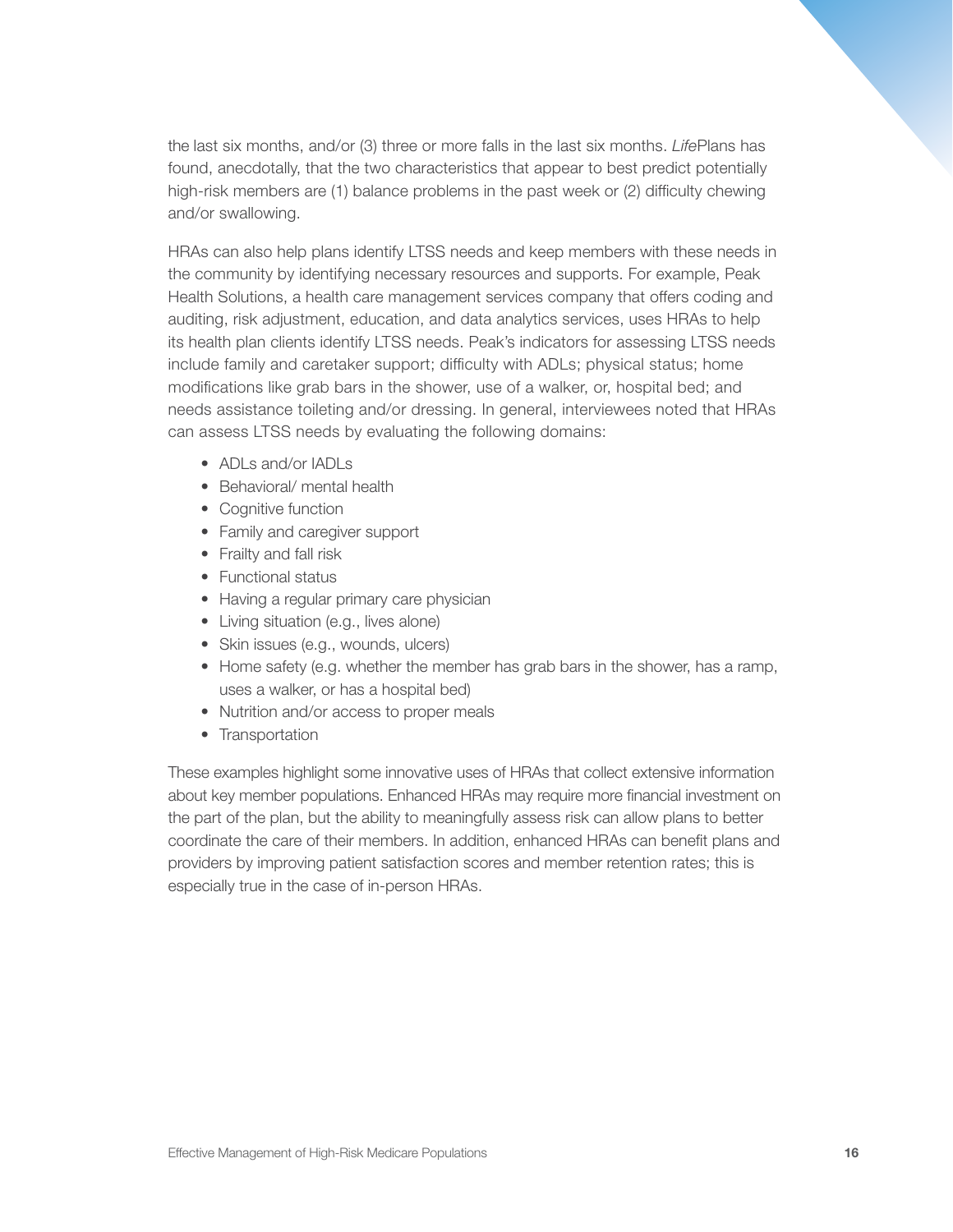# Using HRAs to Support Care Coordination Programs

Currently, MA plans can use data collected by HRAs to refer a member to care management and/or assist in the development of a care plan; however, not all MA plans do this. Using HRAs to support care coordination efforts presents an important opportunity for MA plans to improve their members' quality of life, enhance population management, and decrease future costs.

While most of the health plans interviewed for this study handled care management in-house, some used HRA vendors, like Peak Health Solutions and OptumInsight's QualityMetric, for additional care planning services. Peak Health Solutions creates physician referrals for plan members and makes home modification recommendations, while QualityMetric provides complex care management services such as home visits by nurses and other community-based services. In addition, some HRA vendors create reports with recommendations based individual responses; these reports are sent to the individual's primary care provider and/or care manager at the plan. These extra services help plans manage their member population and may also help engage members and their providers in their care management efforts.

Another innovative way to use HRAs is as a patient education tool. For example, two HRA vendors that conduct in-person assessments stated that they go beyond communicating with providers by sending recommendations to the member for purposes of patient engagement and education. The goal of these efforts is to help members take control of their own health by arming them with the tools to improve it.

In summary, some plans are using the HRA process and/or HRA vendors to strengthen care management by identifying and providing special services that can help members and their providers manage their health. Plans that use enhanced HRAs to support risk stratification and care management efforts will have a competitive edge in an evolving Medicare paradigm that rewards population management and spending efficiency. The next section estimates the return on investment potential for plans that utilize effective and targeted care coordination interventions to meet both quality and cost goals.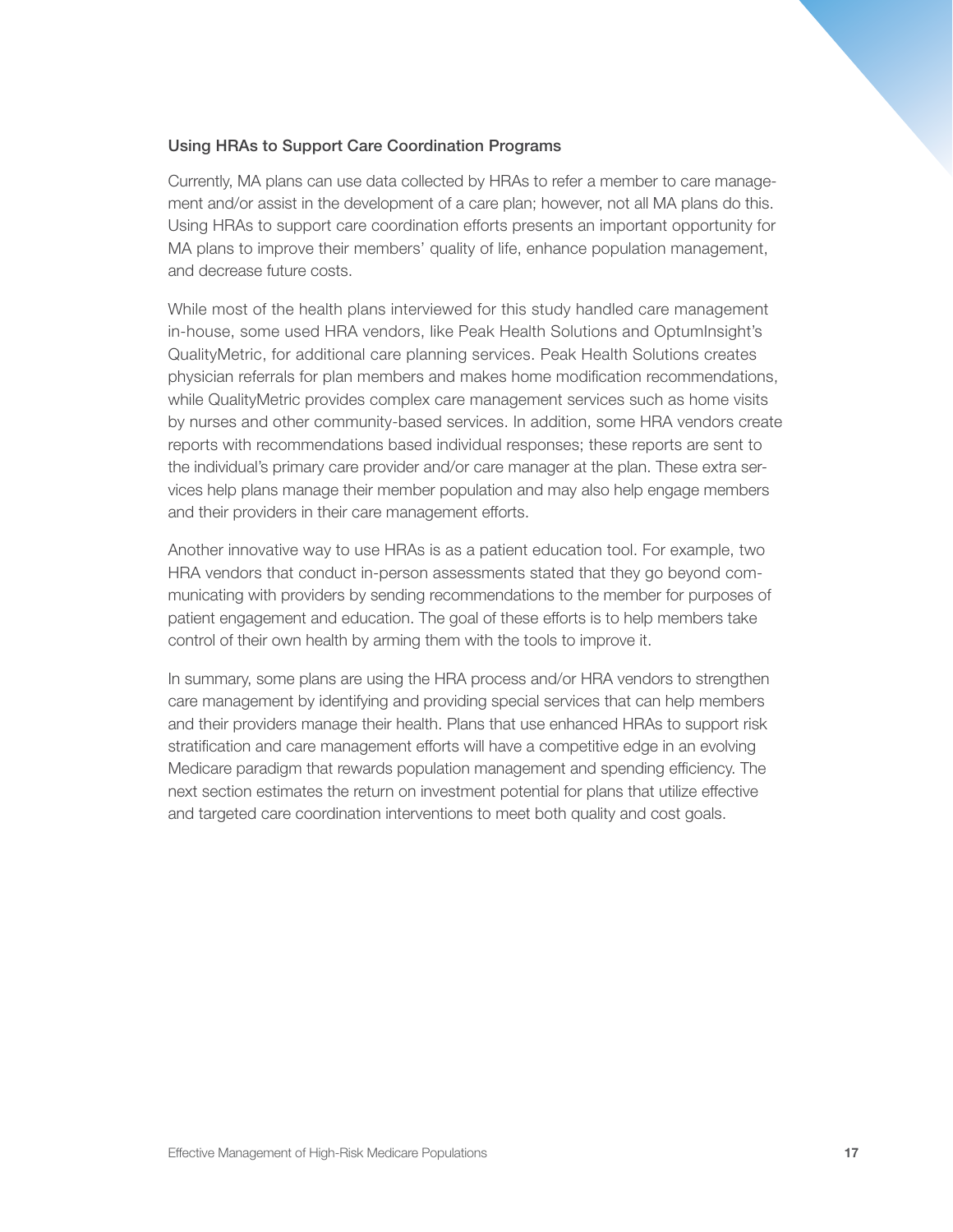# THE ROI FROM EFFECTIVE CARE TRANSITION AND COORDINATION INTERVENTIONS

Identifying high-risk members alone does not reduce utilization and spending. In order to reduce spending, plans need to implement effective care management and care transition programs that prevent and reduce high-cost utilization.

A key reason why many MA plans do not use enhanced HRAs that identify non-medical or LTSS needs is because plans typically are not reimbursed for the services that could address those needs. However, MA plans can provide certain supplemental benefits to their members, if the item or service is primarily health related. Examples of supplemental benefits that plans are allowed to provide include, but are not limited to:xi

- Enhanced disease management (EDM), which includes three types of activities: (1) assigning a target member group to qualified case managers with specialized knowledge about a target disease, (2) providing educational activities through certified/licensed professionals focused on a specific disease or condition, and (3) providing routine monitoring of specific measures, signs, and symptoms for a target disease(s) or condition(s);
- In-home safety assessments by an occupational therapist or other qualified health provider;
- Home delivery of meals if the service is necessary due to an illness or condition and offered for a short duration;
- Health education and general nutritional education;
- Smoking and tobacco cessation counseling;
- Post discharge in-home medication reconciliation;
- Readmission prevention support;
- Telemonitoring;
- Transportation support;
- Bathroom safety devices; and
- Gym and fitness membership benefits.

Although these services are not typically covered by Medicare, these extra services can address some of the characteristics that lead to high-cost utilization, and thus high Medicare spending. In this way, investments to provide or refer members to certain care management programs can generate a positive ROI by reducing their Medicare spending. In particular, working with providers to establish evidence-based care coordination programs can reduce the incidence of hospitalizations and subsequent readmissions, which generates substantial savings for the plan.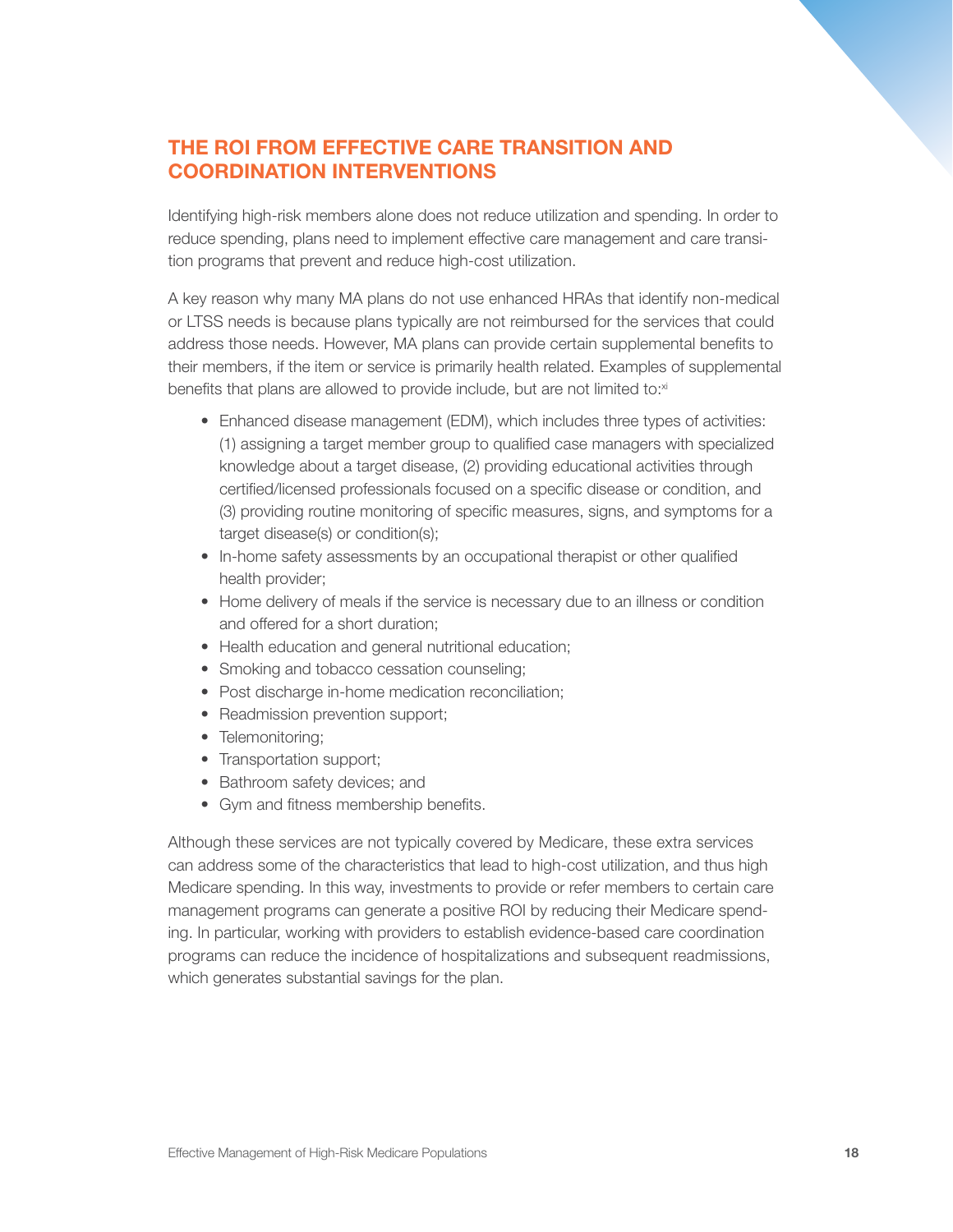# Types of Care Transition and Coordination Models

For years, health policy experts have identified poor care transitions as a major contributor to overutilization and spending. In particular, older people with chronic illnesses and functional limitations frequently do not receive adequate care during and after these transitions, which can span community, acute, post-acute, and long-term care settings. As a result, this population accounts for a disproportionate share of health care expenditures. Several models for improving care transitions and coordination have been developed, but existing publically available research on the cost-effectiveness of these models is very limited.

Avalere conducted an ROI analysis to estimate the cost-effectiveness of certain coordinated care models targeted at Medicare beneficiaries. Five care transition models and one care coordination model were selected for the ROI analysis based on their relevance to the target Medicare population, whether they were widely used, and the availability of evidence related to their efficacy. These models included, *Care Transitions Intervention*,<sup>xii</sup> *Care Transition Intervention (Group Visit)*, xiii *Geriatric Resources for Assessment and Care*  of Elders (GRACE), <sup>xiv</sup> Project RED, <sup>xv</sup> Transitional Care Model<sup>xvi</sup> and Project BOOST. <sup>xvii</sup>

| <b>PROGRAM</b><br><b>MODELS</b>                                                                                                                                                                        | <b>OVERVIEW</b>                                                                                                                                                                                                                                           | <b>KEY STRATEGIES</b>                                                                                                                                           |
|--------------------------------------------------------------------------------------------------------------------------------------------------------------------------------------------------------|-----------------------------------------------------------------------------------------------------------------------------------------------------------------------------------------------------------------------------------------------------------|-----------------------------------------------------------------------------------------------------------------------------------------------------------------|
| <b>Care Transitions</b><br>Focuses on hospital to home<br>Intervention<br>and skilled nursing facility (SNF)<br>to home transitions. A transitions<br>coach empowers patients to<br>manage their care. |                                                                                                                                                                                                                                                           | • Designed to encourage patients and their<br>caregivers to assert a more active role during<br>care transitions.                                               |
|                                                                                                                                                                                                        | • Transition coaches are advanced practice<br>nurses. They first meet with patient in the<br>hospital to introduce personal health record<br>and arrange a home visit.                                                                                    |                                                                                                                                                                 |
|                                                                                                                                                                                                        | • The home visit focuses on reconciling all<br>of the patient's medication regimens. The<br>patient and transition coach rehearse or role-<br>play effective communication strategies so<br>the patient would be prepared to articulate<br>his/her needs. |                                                                                                                                                                 |
|                                                                                                                                                                                                        |                                                                                                                                                                                                                                                           | • Following the home visit, the coach<br>maintains the continuity with the patient by<br>telephoning 3 times during the 28-day post-<br>hospitalization period. |

# Table 3: Overview of Care Transition and Coordination Programs Selected for the ROI Analysis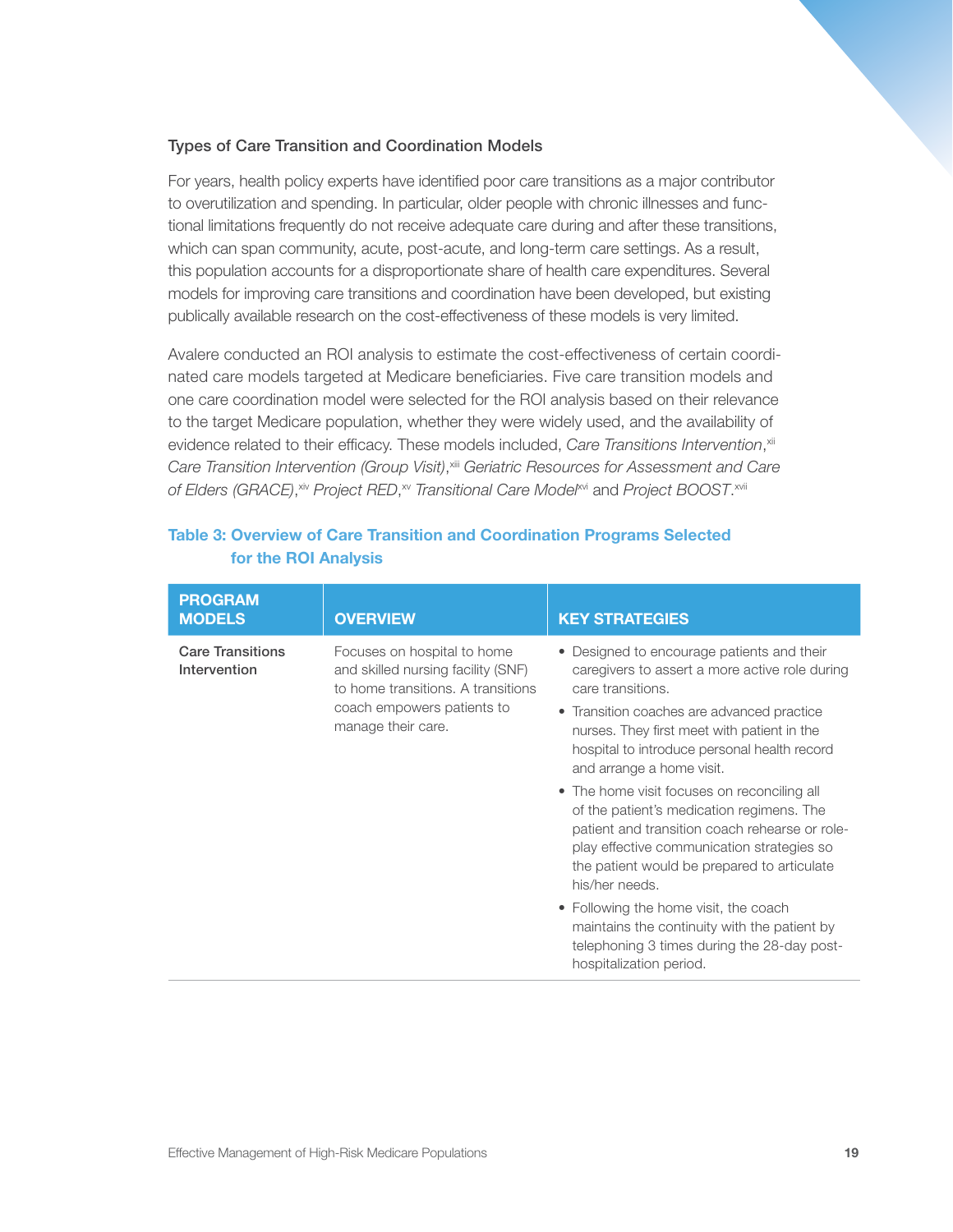| <b>Care Transitions</b><br>Intervention<br>(Group Visit)                      | A new model of care transition,<br>which has a group of patients<br>regularly visit primary care<br>physicians. The goal of the<br>group visit is to facilitate<br>patients' self-management<br>of chronic illness through<br>education, encouragement of<br>self-care, peer and professional<br>support, and attention to<br>psychosocial aspects of living<br>with chronic illness. | • Monthly group visits (generally 8 to 12<br>patients) with a primary care physician,<br>nurse, and pharmacist held in 19 physician<br>practices.<br>• Visits emphasize self-management of<br>chronic illness, peer support, and regular<br>contact with the primary care team.                                                                                                                                          |
|-------------------------------------------------------------------------------|---------------------------------------------------------------------------------------------------------------------------------------------------------------------------------------------------------------------------------------------------------------------------------------------------------------------------------------------------------------------------------------|--------------------------------------------------------------------------------------------------------------------------------------------------------------------------------------------------------------------------------------------------------------------------------------------------------------------------------------------------------------------------------------------------------------------------|
| <b>Geriatric Resources</b><br>for Assessment<br>and Care of Elders<br>(GRACE) | Focuses on coordinating<br>information sharing during<br>transitions of care to prevent<br>avoidable hospital admissions.<br>An advanced practice nurse and<br>social worker collaborate with<br>the primary care provider and<br>geriatrics team to coordinate<br>care on an ongoing basis.                                                                                          | • Training of the nurse practitioners, social<br>workers, support staff, Primary Care<br>Providers (PCPs), and health center staff.<br>• Advanced comprehensive health assessment<br>and development of individualized care plan.<br>• Implementation of the care plan that requires<br>frequent contact between program staff,<br>PCPs, and the patient.<br>• Use of electronic medical records and<br>tracking system. |
| <b>Project RED</b>                                                            | Focuses on hospital to home<br>transitions. This model outlines<br>ways to identify high-risk<br>patients and give providers an<br>11-step discharge checklist.                                                                                                                                                                                                                       | • Hire/train nurse discharge advocates (DAs).<br>• Create and teach a personalized discharge<br>plan to the patients.<br>• A clinical pharmacist follows up with the<br>patients after discharge to reinforce the<br>discharge plan and review medications.                                                                                                                                                              |
| <b>Transitional Care</b><br>Model                                             | Focuses on hospital to home<br>transitions. An advanced<br>practice nurse coordinates<br>care up to three months<br>post-discharge.                                                                                                                                                                                                                                                   | • Transitional care nurse (TCN) conducts an<br>in-hospital assessment.<br>• TCN provides elderly hospital patients with<br>comprehensive discharge planning and<br>home follow-up services where the patient<br>has access to the TCN via telephone seven<br>days per week for an average of two months<br>post discharge.                                                                                               |
| Project BOOST                                                                 | Focuses on hospital to<br>home transitions. This model<br>emphasizes patient engagement<br>and discharge education for<br>high-risk patients immediately<br>after discharge.                                                                                                                                                                                                          | • Year-long mentoring program aimed at<br>reducing 30-day readmissions.<br>• A broad assessment of admitted patients.<br>• Discharge planning prepared by an<br>interdisciplinary team of health care<br>professionals.<br>• Follow-up calls to patients within 72 hours of<br>discharge on how to care for themselves.                                                                                                  |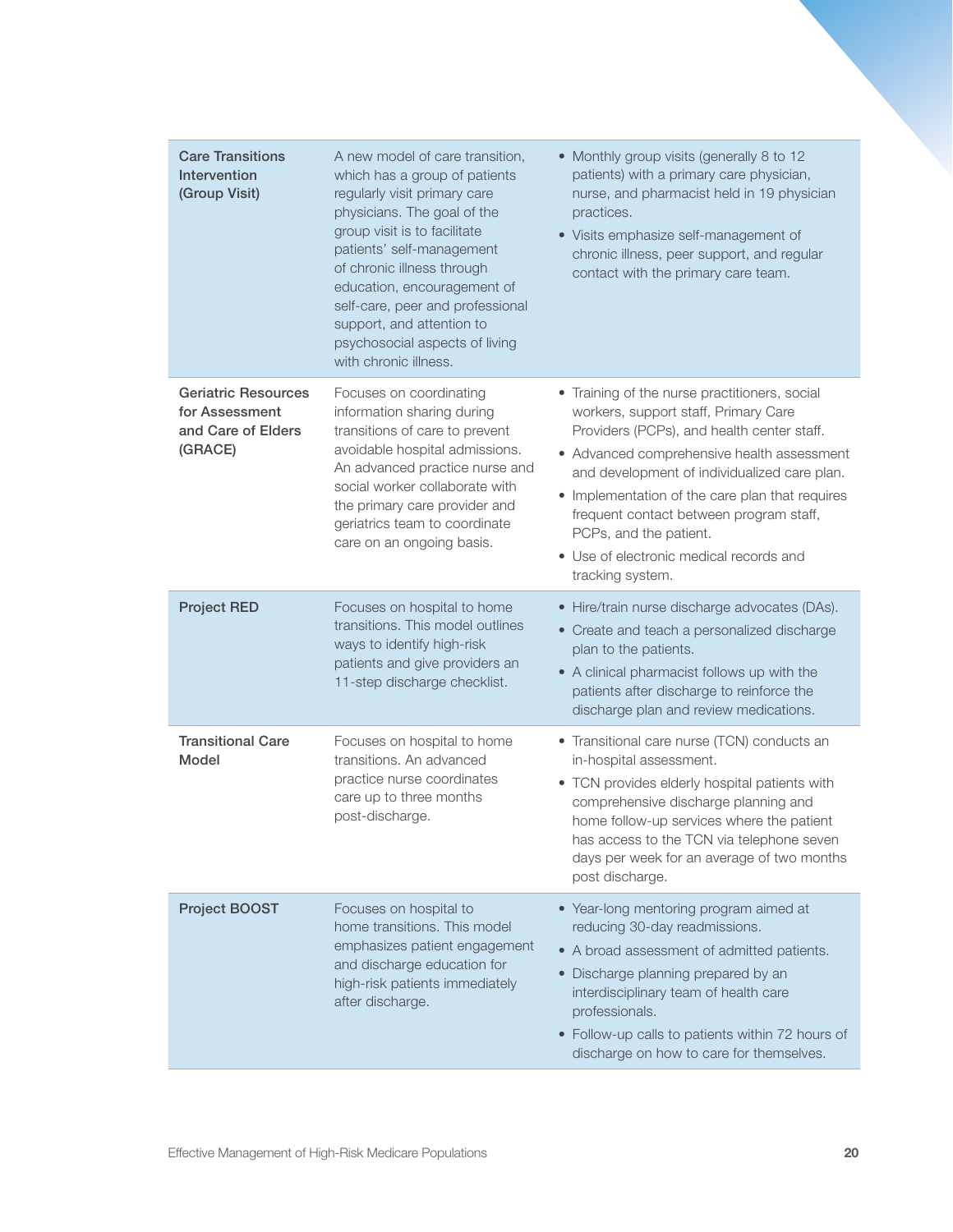#### Conducting the ROI Analysis

The ROI calculation accounts for the costs of program implementation as well as the changes in member utilization of inpatient and outpatient Medicare-covered services. The key drivers of high spending are hospitalizations, readmissions, and ED visits; for each model, our analysis sought to identify cost savings in these areas.

Avalere used the 2012 five percent Standard Analytic Files (or Medicare claims), which contain medical and payment information related to health care services provided to Medicare FFS beneficiaries. Based on 16 studies/articles in the literature, we identified the average program costs and expected change in utilization related to the six care transition and coordination programs. In estimating the ROI of each program, we applied an efficacy assumption of 75 percent since the target population in the studies reviewed was similar, but not identical to our definition of high-risk Medicare beneficiaries. Though these models may have more lasting effects, our ROI estimates reflect the one-year impact of each model on high-cost utilization. Finally, these estimates assumed that the program currently runs at a moderate level of maturity. For a program that is in the first year of operation, the program effect would be lower than estimated, and program costs would likely be significantly higher (See Appendix—Task 3 for more details on our methodology).

#### Findings from the ROI Analysis

Our modeling produced a range of ROI results, the highest of which was an over 600 percent return (full results shown in Table 3), highlighting the cost-savings potential of care management programs.

The ROI for each program model was calculated based on the review of 16 studies/articles related to their efficacy. While these models should not be compared solely based on the ROI results due to the limitations of this study (see Appendix for details), it is clear that certain care transition and/or coordination programs, when targeted at high-risk Medicare beneficiaries/plan members, can yield a positive ROI.

# Program models that integrate care transition and long-term care management are cost-effective in reducing high-cost utilizations.

Avalere found that effective models emphasize close coordination amongst care providers, such as nurses, physicians, social workers, and pharmacists, during care delivery and through the transition to the patient's next care setting (or home). The common components of these models include standard discharge protocols, discharge planning and implementation, patient education, and transition counselors performing regular follow-up.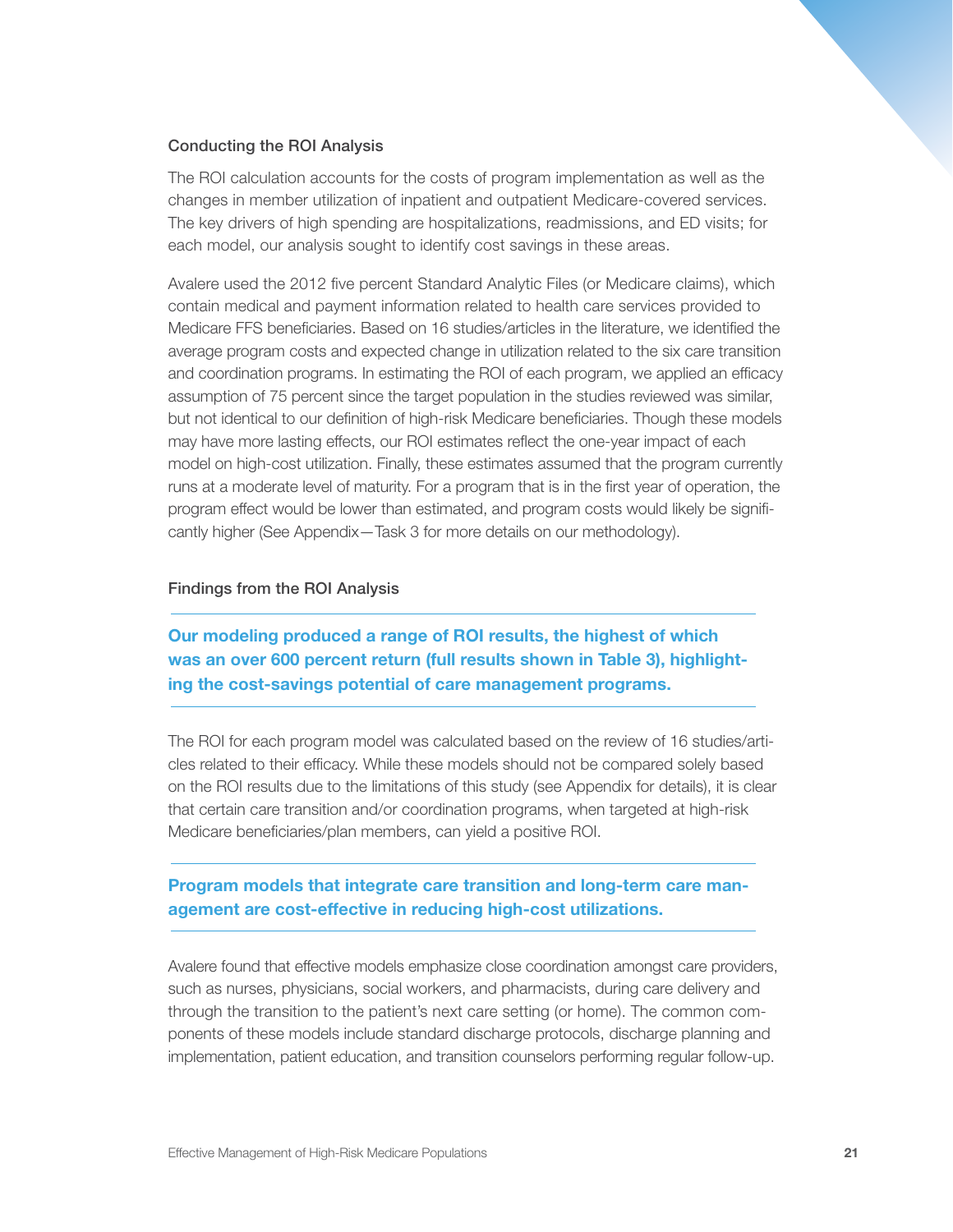Further, a comprehensive approach that integrates key care transition processes with long-term care management can be highly effective in reducing high-cost utilization. For example, the Care Transition Intervention (Group Visit) and GRACE programs were implemented over two years and they not only engaged a wide variety of health care providers in the care transition process, but also provided appropriate care management through continuous patient education as well as health assessment, monitoring, and counseling. These efforts resulted in substantial reductions in ED visits and hospitalizations.

# Higher program investments are not necessarily associated with higher financial returns; narrower targeting aimed at the highest-risk members may improve ROI.

Based on our assumptions regarding the costs of implementation, greater investment is not necessarily associated with better results. However, available evidence on certain program impacts is limited; some programs may reduce other types of utilization and spending that are not considered in evaluation studies. For example, both the *Care Transition Intervention* and *Project RED* programs focus on reducing 30-day readmissions, so evaluations of these programs measure their impact on this metric. The former involves transitional coaches who educate patients on self-management and the latter emphasizes discharge planning and education for patients. Although the *Care Transition Intervention* costs significantly more to implement than *Project RED* (\$999 per person vs. \$373 per person), its impact on reducing 30-day readmissions is similar (30 percent vs. 33 percent, respectively). However, due to limited data available, much more information and data are needed to fully understand the relationship between program costs and effects on utilization. While the costs of implementation can be reasonably estimated, available research on program impacts are less robust; most studies focus solely on the readmission metric and do not assess broader impacts on utilization, thus many of the selected programs may be more effective than our findings suggest. In addition, better targeting of care management programs across the entire member population could increase overall cost-effectiveness; when deployed with the right populations, costlier interventions can co-exist with less resource-intensive programs to create a positive ROI.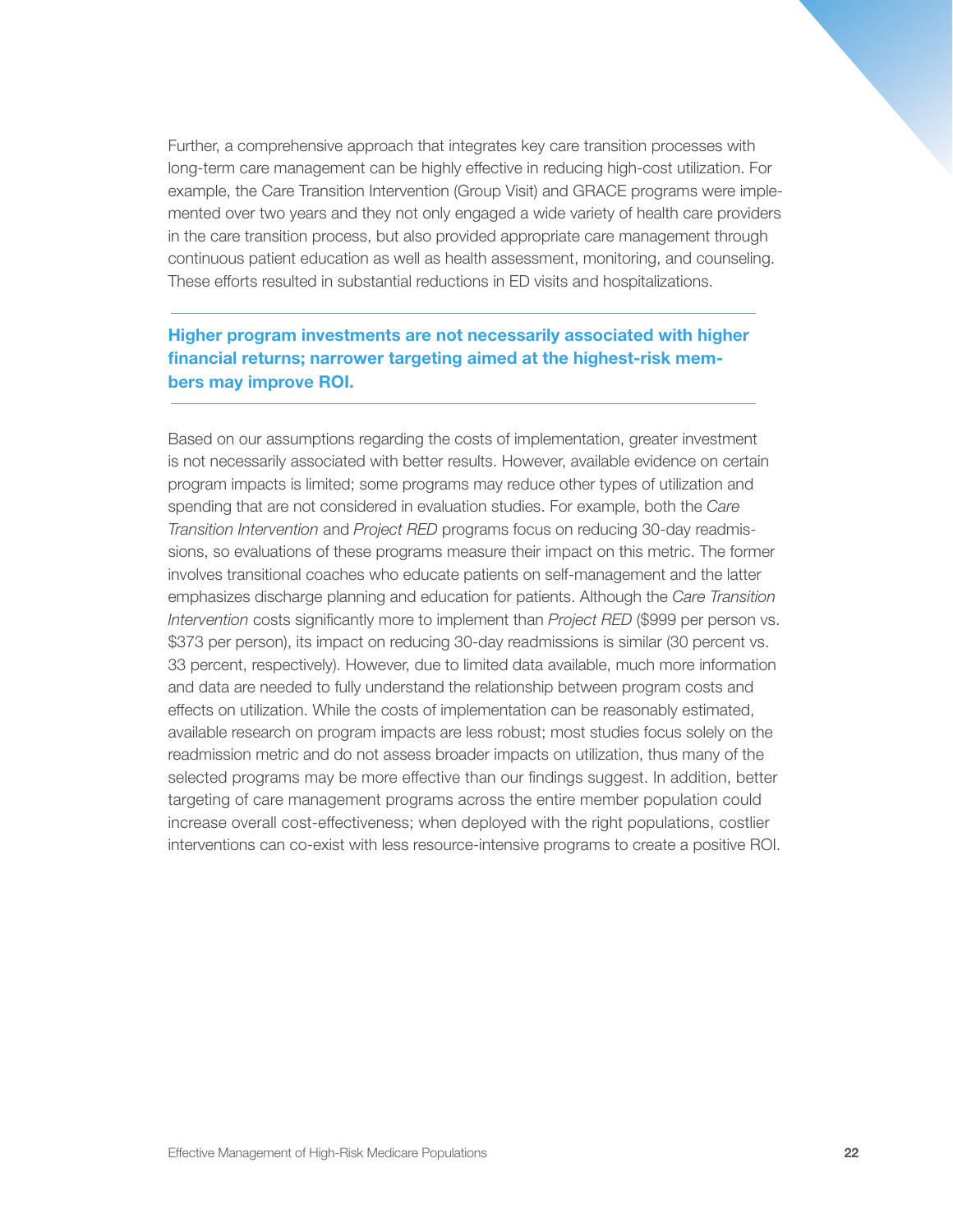# Table 4: ROI Estimates for Five Care Transition/Coordination Programs Serving Medicare Beneficiaries<sup>7</sup>

| <b>PROGRAM</b>                                                | <b>ANNUAL COST</b><br><b>PER MEMBER</b> | <b>ANNUAL SAVINGS</b><br><b>PER HIGH-RISK</b><br><b>MEMBER</b> | <b>ROI PER YEAR</b> | <b>PMPM SAVINGS</b> |
|---------------------------------------------------------------|-----------------------------------------|----------------------------------------------------------------|---------------------|---------------------|
| Care Transition<br>Intervention<br>(Group Visit) <sup>8</sup> | \$678                                   | \$4,795                                                        | 607.02%             | \$343.06            |
| <b>Transitional Care</b><br>Model                             | \$1,492                                 | \$5,334                                                        | 257.48%             | \$320.14            |
| Care Transition<br>Intervention <sup>9</sup>                  | \$999                                   | \$2,311                                                        | 131.3%              | \$109.34            |
| GRACE <sup>10</sup>                                           | \$2,201                                 | \$4,291                                                        | 94.96%              | \$174.17            |
| Project RED <sup>11</sup>                                     | \$373                                   | \$493                                                          | 32.37%              | \$10.05             |

### The Promise of Care Coordination Programs

Enrolling high-risk members into effective care transitions and/or coordination programs can help plans reduce their members' health care utilization, and subsequently, their spending.

#### Hypothetical Case Study Continued

Figure 5 illustrates how care coordination may help reduce a member's high-cost utilization. Based on Ruth's comprehensive health profile garnered from claims, HRA, and clinical input data, the plan could identify her as high-risk and therefore a good candidate for care coordination and functional/lifestyle programming.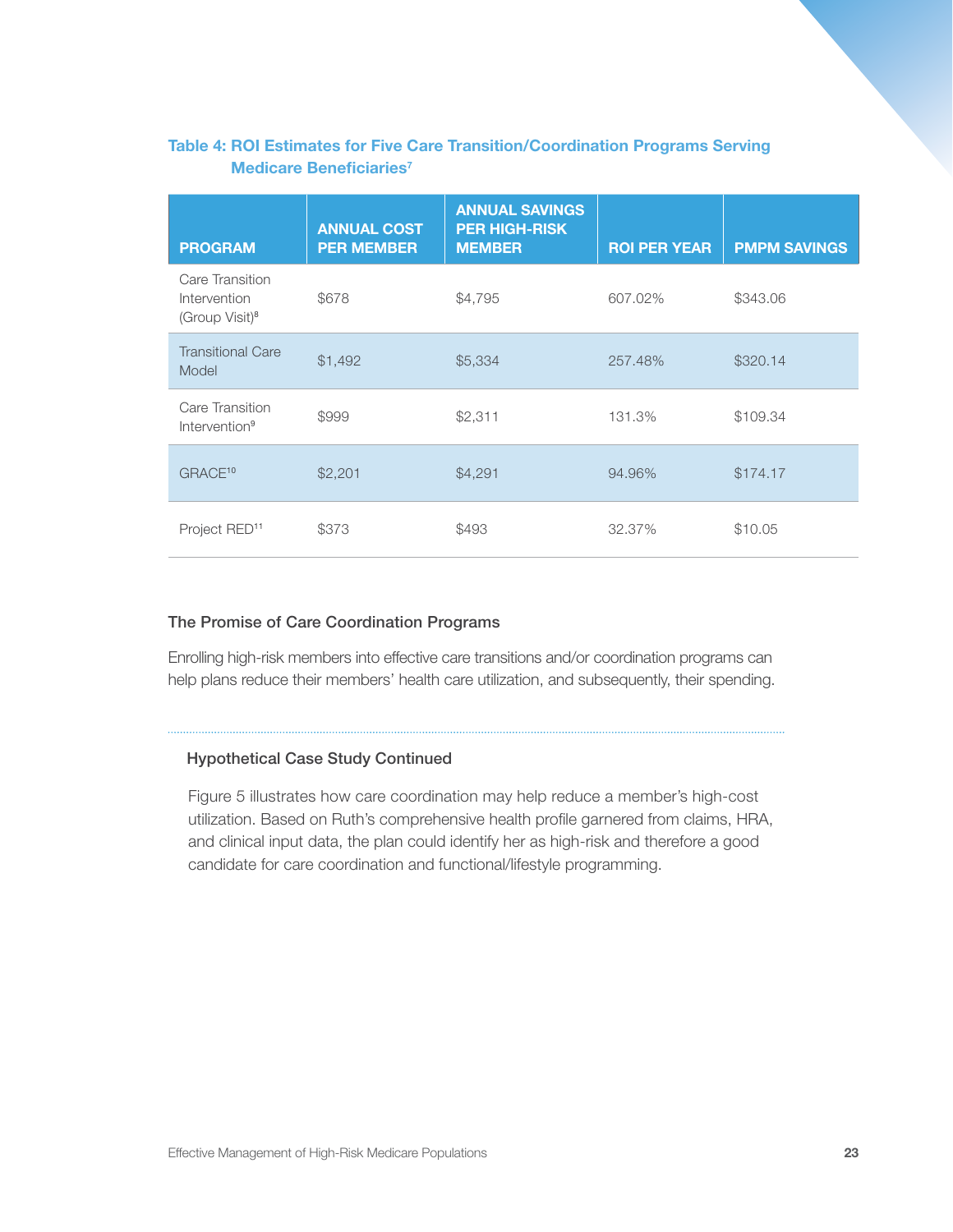

To address Ruth's LTSS needs, lack of social support, and nutrition issues, the plan might enroll her in GRACE; the GRACE team would coordinate her medical care and secure services including Meals on Wheels and Adult Day programs. By coordinating Ruth's care and services, she might not incur four ED visits and two readmissions, leading to a reduction of \$32,000 in annual spending, or 25 percent.

To realize the potential of enhanced care coordination, MA plans and providers can strengthen their programming in a number of ways, including:

- 1. Offering services outside the scope of typical MA plan offerings, such as home modifications, fall prevention services, and fully coordinated care models like GRACE for targeted individuals;
- 2. Establishing, incentivizing, or working with providers to implement care transition models such as those analyzed as part of this study's ROI analysis; and
- 3. Referring and coordinating care for beneficiaries with LTSS needs to communitybased or other services.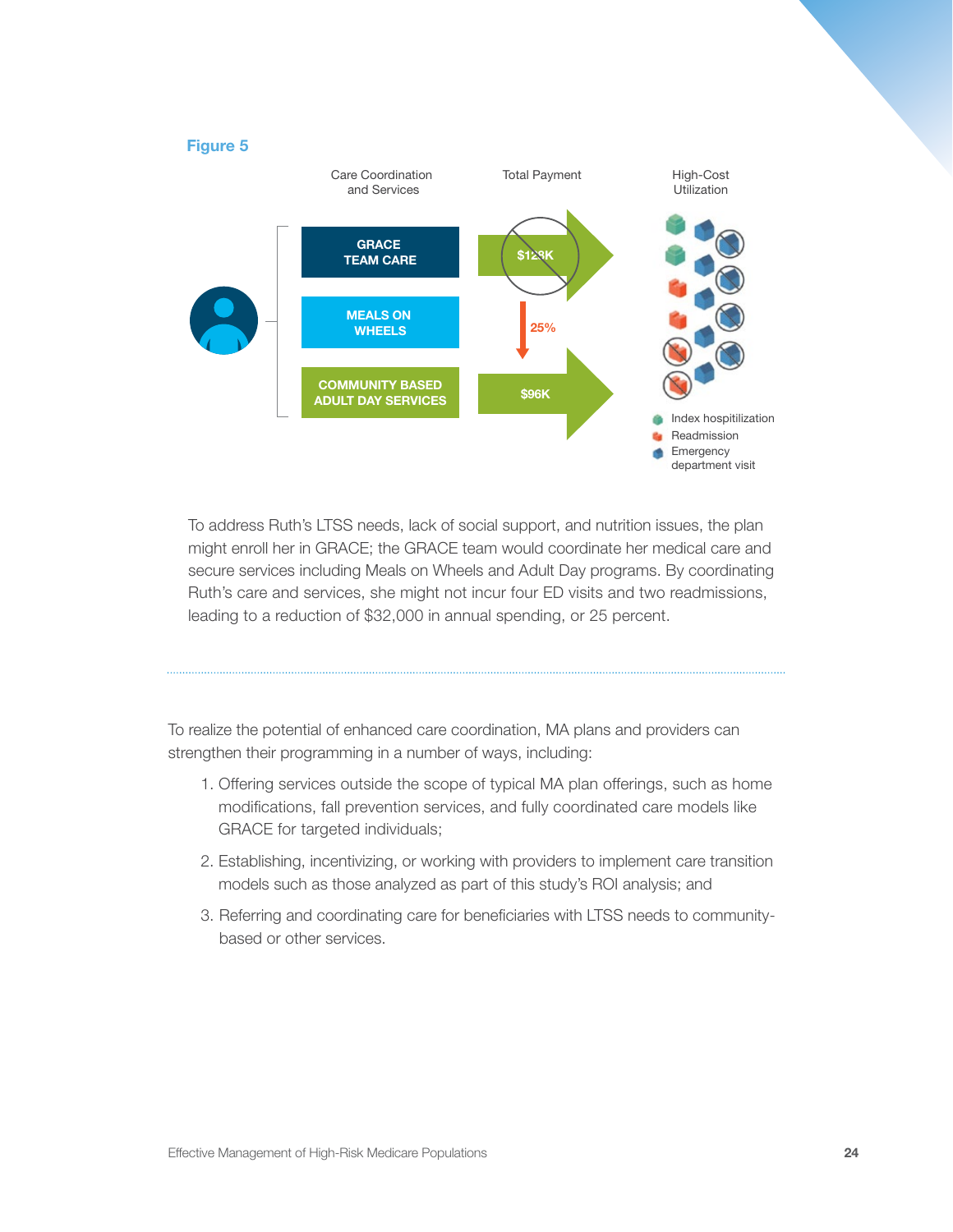Though these suggested enhancements necessitate upfront investment in both risk identification and processes around care management, our findings strengthen the argument that savings can be produced, especially when resources are well-targeted.

With a national spotlight on population management, MA plans are well-positioned to establish best practices for care management strategies, especially for their vulnerable, high-risk Medicare members. A large body of evidence argues that bending the health care cost curve will require plans and other risk holders to address the range of bio-psychosocial needs with innovative lifestyle and functional programming. With no broad long-term care reforms on the horizon, despite the established increase in Medicare spending related to these needs, plans looking to truly manage care and spending must fill the void by offering care coordination programs that include functional and lifestyle programming or taking advantage of the community-based LTSS that currently exist. MA plans should take responsibility for care coordination and work towards solutions that benefit the people they serve as well as support an effective business model for sustainability.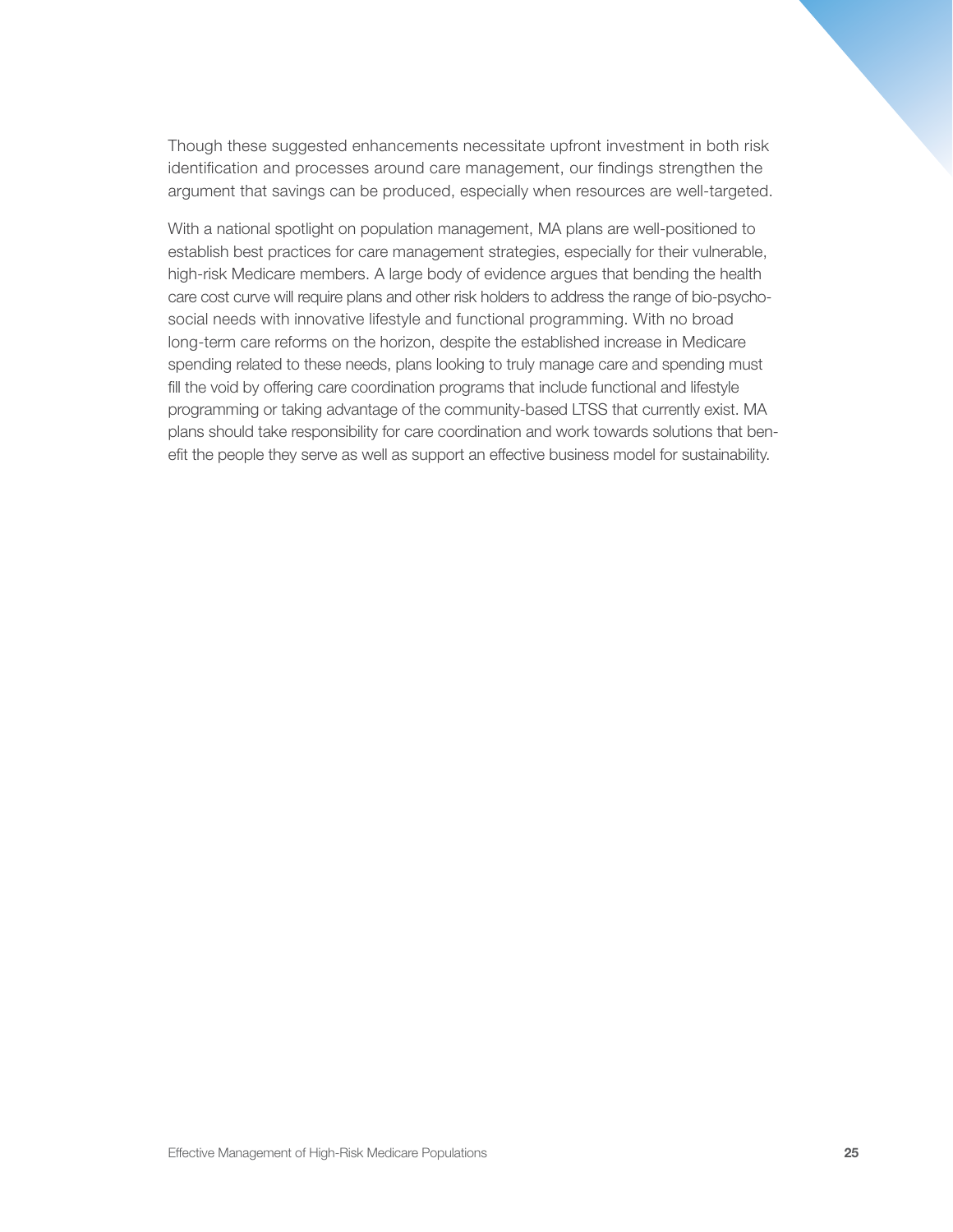# APPENDIX

#### Task 1 Methodology

Researchers used the Medicare Current Beneficiary Survey (MCBS) Cost & Use files from 2007 to 2010 and limited the survey beneficiaries to those individuals who met the following criteria: (a) must have survey data and claims data; (b) must be continuously enrolled in Medicare in each year; (c) must have no more than 6 months of Medicare Advantage (MA) enrollment, per year; and (d) must not have a primary diagnosis of cancer on any hospital inpatient, outpatient, or physician claim during the study timeframe.

In order to build and test the reliability of the predictive model, researchers divided the total sample into two equally-sized random groups: the "build group" and the "validation group". The first group ("build group") was created using beneficiaries who met the study inclusion criteria in 2007 and 2008. This group was used for building the initial and refined models. The second group ("validation group") was created using beneficiaries who met the study inclusion criteria in 2009 and 2010. The validation group was used for testing the reliability of the predictive models. This division between the study samples ensures virtually no overlap between the study samples. Beneficiaries who overlapped between the build group and the validation group were excluded from the analysis.

Researchers used the "build group" to develop the prospective risk adjustment model and refinements using beneficiaries' information from a prior year to predict their expenditures for the "current" year. For example, in the build group model, researchers used beneficiary information from 2007 to estimate a Logit model that predicts a beneficiary's likelihood of being in the top 20 percent of Medicare spending in the subsequent year, 2008. Beneficiary information includes the factors such as beneficiary demographic and enrollment, clinical condition/utilization, functional and cognitive impairment, and social support (including residential status) characteristics. Researchers also included a factor that flags "high-cost persisters"—beneficiaries who were identified as being in the top 10 or top 20 percent of Medicare spending in both years, after totaling payments across all inpatient settings (acute hospital and post-acute care), hospital outpatient, and other ambulatory care settings. This factor attempts to account for beneficiaries who had short-term acute conditions that caused a one-time/one-year spike in Medicare spending. Running the analysis on the build group produced a list of patient-level characteristic domains and specific variables that are associated with high Medicare spending; however, these results were based on a relatively small group of FFS beneficiaries and could be affected by sampling error.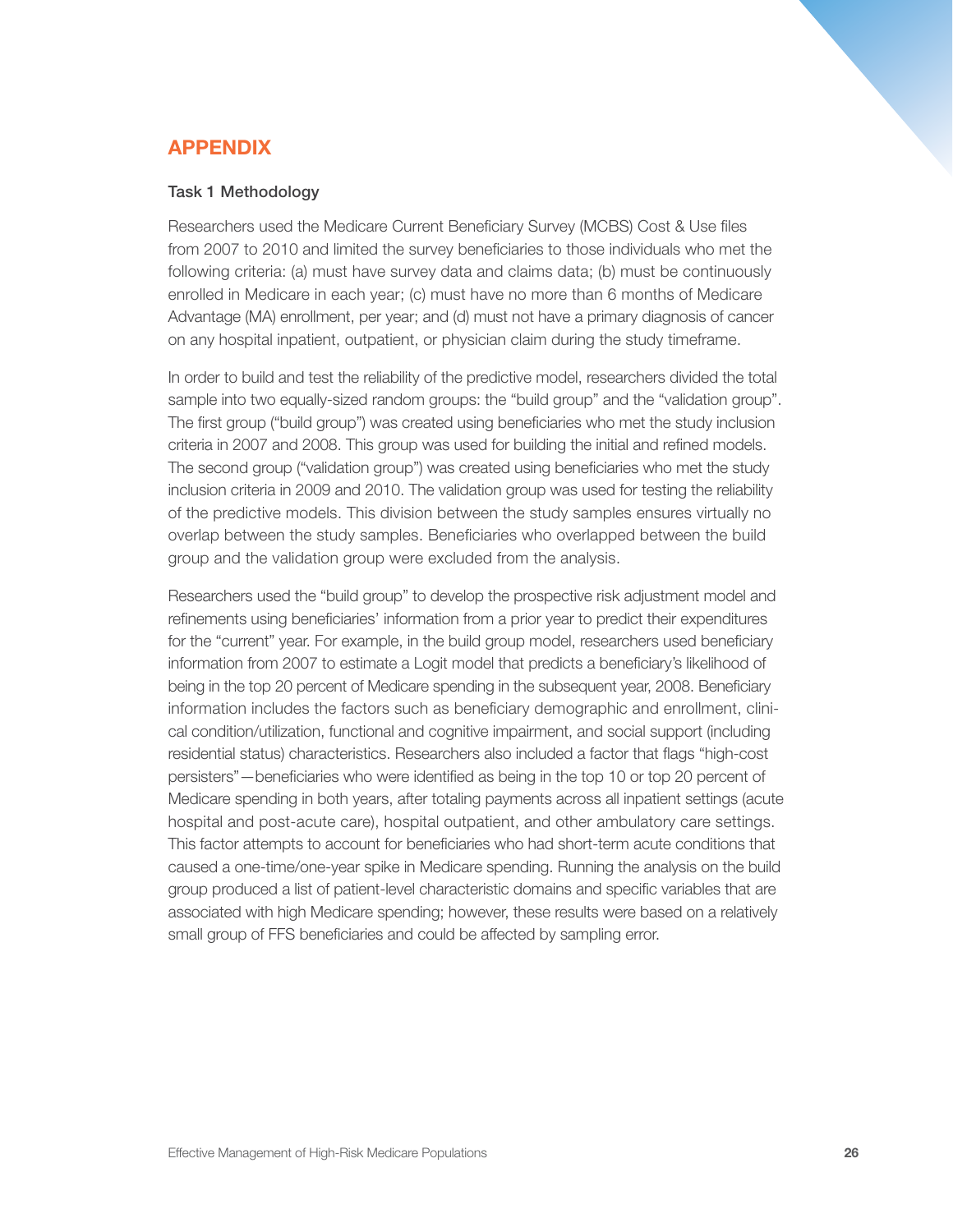To test the reliability, and consistency, of the key beneficiary-level characteristics, researchers used the same list of factors to predict which beneficiaries were in the top 20 percent of Medicare spending in 2010, based on beneficiary information from 2009. For both models (build and validation), researchers began with a logistic regression model that aims to predict being in the top 20 percent of spending in one year based on factors from the prior year. This model yielded multiplicative factors for how the predictors jointly determined predicted probability of being a "high-cost" beneficiary. This model allowed the researchers to assess which factors are consistently strong predictors of high-cost (those with large effects on predicted probability and relatively low p-values). Researchers further tested the reliability of the logistic regression model results by estimating a linear regression model that predicted a beneficiary's PMPM Medicare spending in the following year, and whether that PMPM met the threshold of "high-cost" spending.

Researchers also estimated stratified models such as separating the sample by those who were in the top 20 percent of Medicare spending in the prior year versus those in the bottom 80; as well as separating by those living in a nursing home or assisted living facility versus those living in the community. These models attempted to account for the possibility that the factors that may predict being high-risk are different based on residential status.

### LIMITATIONS TO THE PREDICTIVE MODELS

• *Sample size exacerbates the effects of sampling error.* The Medicare Current Beneficiary Survey (MCBS) is a continuous, multipurpose survey of a nationally representative sample of aged, disabled, and institutionalized Medicare beneficiaries. The sample of 16,000 Medicare beneficiaries (including 1,000 living in health care facilities) is drawn from the Medicare enrollment file and is refreshed annually. Although this survey provides a wealth of data on social and functional factors not generally available for research, it also imposes a significant challenge for our analysis is its relatively small sample size. Due to this limitation, the researchers were required to combine variables where there was very minimal sample size, such as with certain condition groups or residential status (assisted living facilities were combined with nursing homes). This also limited our ability to stratify the models by interesting characteristics like dual eligibles or age (younger than 65 and 65 and older). In some of the stratified models, the SAS program was forced to drop select variables that had no people with certain characteristics, and in some cases, the point estimates, p-values, and odds ratios were quite volatile when compared across the build and validation groups. In general, however, researchers feel that the results of the "All Patients" model are both interesting and reliable to make conclusive remarks about the importance of select patient-level characteristics on Medicare spending.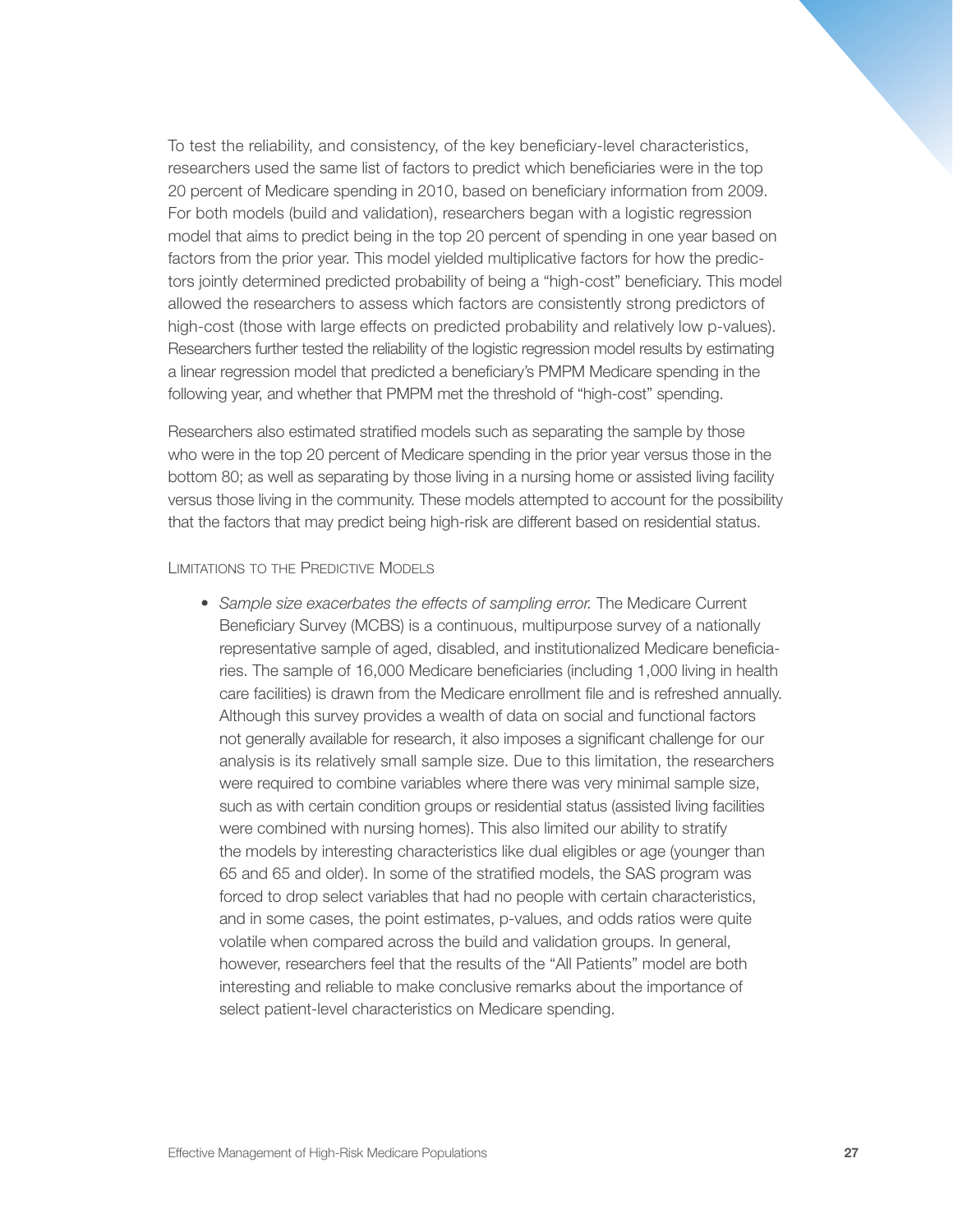• *Models are based on Medicare FFS beneficiaries, not Medicare Advantage enrollees.* Because the researchers wanted to use the Medicare FFS claims data that accompanied the MCBS survey data, rather than relying on self-reported patient survey data, the sample was limited to Medicare FFS beneficiaries. Although there are differences between the FFS and MA populations, the results of this analysis point to an important core list of characteristics that help plans and risk bearers better manage risk for both Medicare FFS and Medicare Advantage populations.

#### Task 2 Methodology

Researchers reviewed federal and state regulations and literature from over 50 scientific publications, research studies, and news articles. Resources included the Centers for Medicare & Medicaid Services (CMS), PubMed, HealthAffairs, and the Journal of the American Medical Association, among others.

Researchers limited the literature search to articles from 1995 until the present, and covered a range of search terms, such as 'HRAs' and 'long-term services and supports' (LTSS), 'HRAs and care plans', 'HRAs and disease prevention', as well as 'HRAs and chronic condition management.'

Additionally, researchers identified and interviewed more than 12 leaders from three health plans, three HRA vendors, and one physician group practice. The purpose of the interviews was to evaluate and better understand how health plans use HRAs, the questions included on HRAs, and how care plans and other follow-up services are determined based on responses. Specifically, the interviews focused on how HRAs assessed and informed care plans related to LTSS needs. Additionally, the interviews helped the researchers identify successful HRA practices and current challenges related to HRA administration and subsequent care planning. Interviewees included: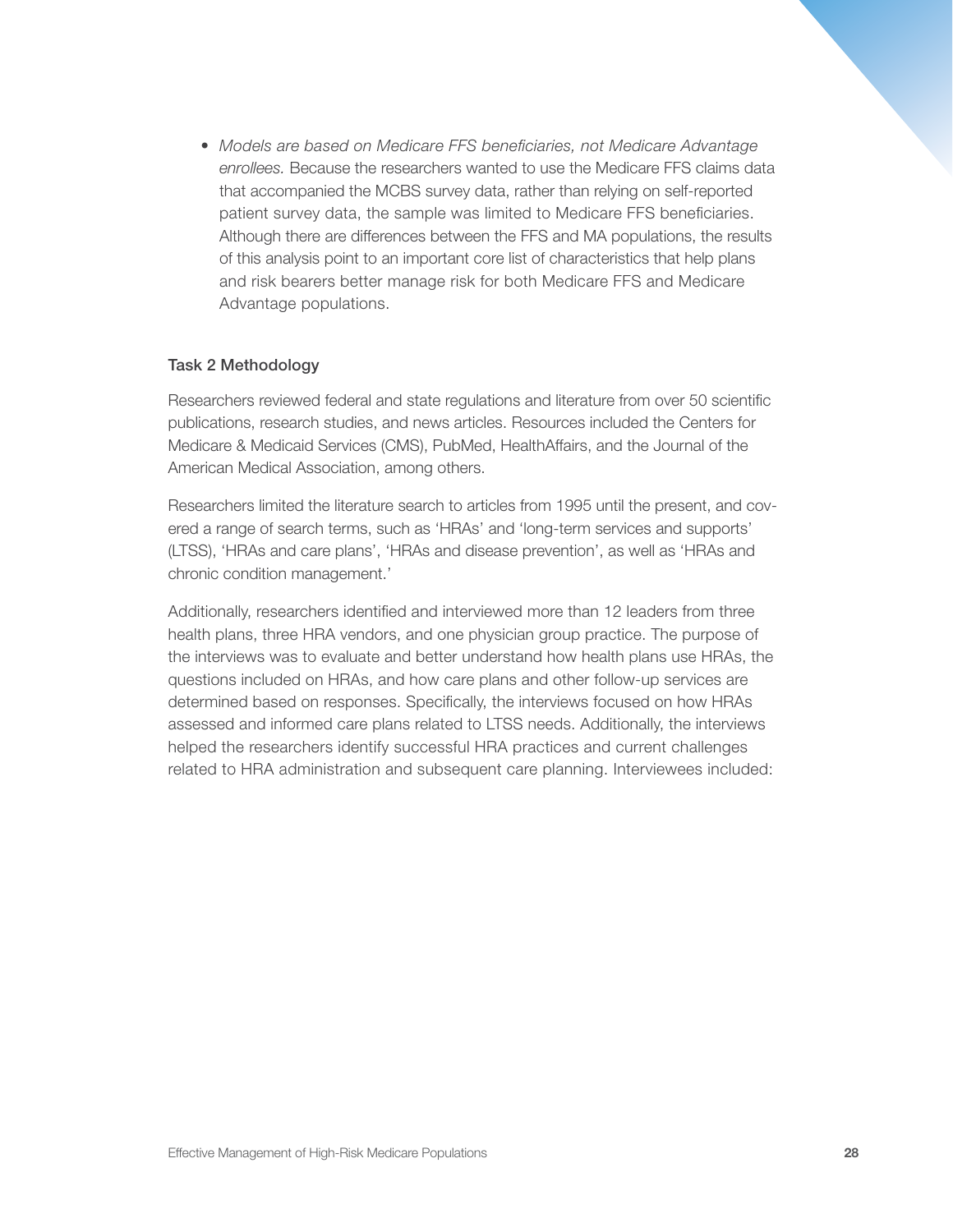| <b>ORGANIZATION</b>                   | <b>NAME &amp; TITLE</b>                                                                                                         |
|---------------------------------------|---------------------------------------------------------------------------------------------------------------------------------|
| Advance Health                        | Brian Wise, CEO                                                                                                                 |
| Aetna Medicaid                        | Alan Schaffer, Director of Long Term Services and Supports<br>Karen Wohkittel, Director Health Services, Dual Eligible Products |
| Aetna Medicare                        | Randy Krakauer, MD, Vice President, National Medical Director,<br><b>Medical Strategy</b>                                       |
| CalOptima                             | Richard Helmer, MD, Chief Medical Officer<br>Denise Hood, Manager, OneCare Clinical<br>Marie Jeannis, Director, Case Management |
| Life Plans Inc.                       | Marc Cohen, PhD, Chief Research & Development Officer                                                                           |
| <b>MDVIP</b>                          | Andrea Klemes, DO, Medical Director                                                                                             |
| OptumInsight                          | Ralph Perfetto, PhD, Vice President, Provider Solutions                                                                         |
| Peak Health Solutions                 | Gabe Stein, EVP, Payer Solutions<br>Joanne Jacalan, Director of Clinical Services                                               |
| Johns Hopkins University /<br>PraPlus | Chad Boult, Professor, Johns Hopkins University                                                                                 |

# Task 3 Methodology

Baseline for High-cost Utilization and Medicare Spending

Specific analytic steps for obtaining baseline information about Medicare FFS utilization and spending for high-risk beneficiaries are listed below and the findings are shown in the table below.

- 1. Researchers began by identifying high-risk Medicare beneficiaries by summing each person's total Medicare FFS spending across all inpatient settings, hospital outpatient and ambulatory care, home health, and DME, for the full year.
- 2. Researchers identified the types of utilization and services that drive high-cost Medicare utilization (i.e., hospitalizations, 30-day readmissions, and ED visits). The researchers also estimated average utilization and Medicare payments for physician and outpatient visits.
- 3. Researchers then calculated the average payment per utilization type (e.g. hospitalizations, etc.).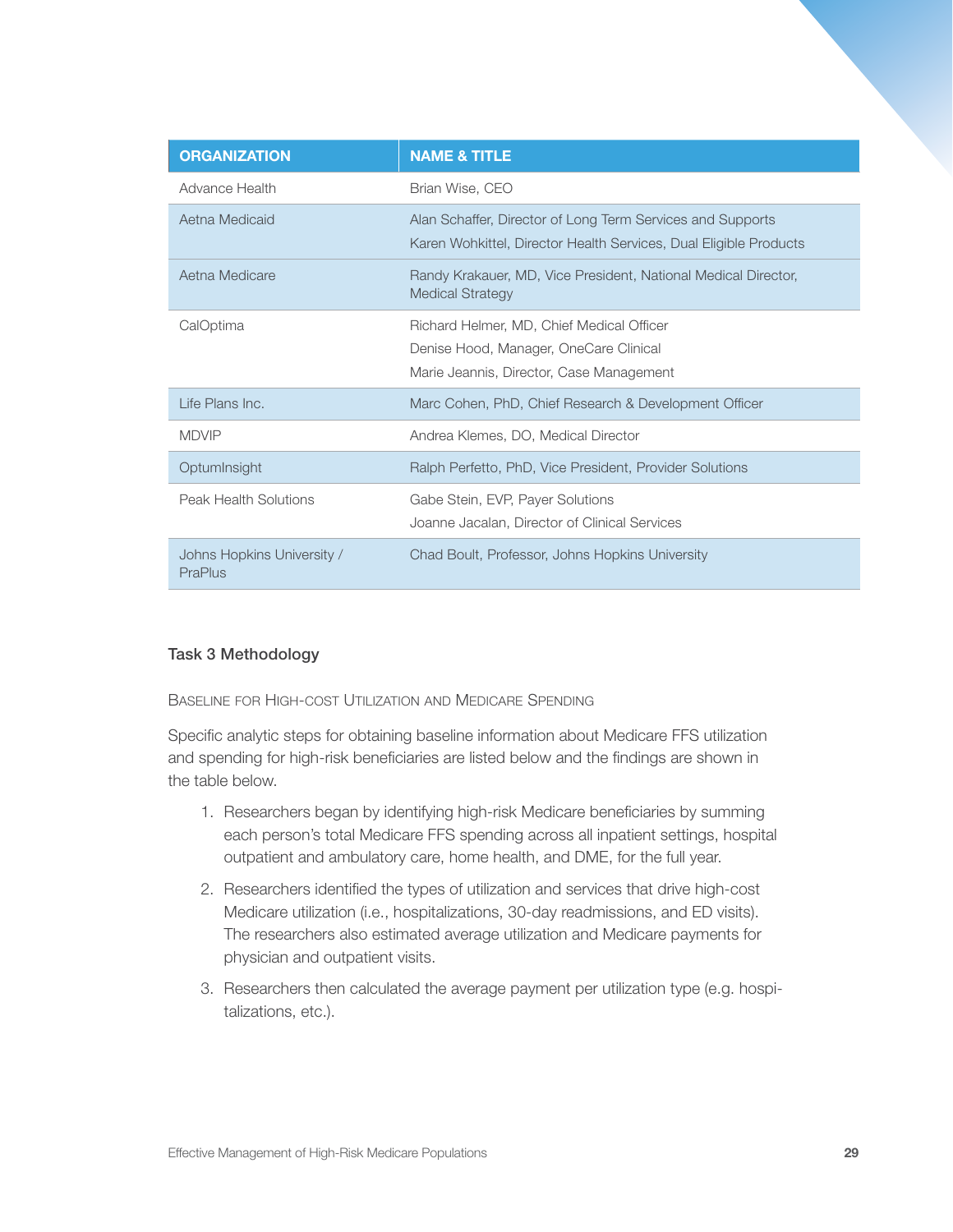| <b>CARE UTILIZATION MEASURE</b>       | <b>AVERAGE</b><br><b>UTILIZATION/</b><br><b>PERSON/ YEAR</b> | <b>AVERAGE PAYMENT/</b><br><b>UTILIZATION</b> |
|---------------------------------------|--------------------------------------------------------------|-----------------------------------------------|
| Hospitalization                       | 1.33                                                         | \$17,006                                      |
| All-Cause 30-day hospital readmission | 0.17                                                         | \$14,696                                      |
| ED visits                             | 1.89                                                         | \$1553                                        |
| Physician/outpatient visits (Non-ED)  | 122                                                          | \$191                                         |

#### Expected Program Effects

As mentioned, although the six programs included in the analysis all focus on care transitions and management, they differ in terms of resources needed, core strategies, and program effectiveness of reducing high-cost utilization. Due to the limited number of studies on the cost-effectiveness of these programs, in most cases the researchers identified the effects of each model based on one study. However, when more than one study provided outcomes data, researchers calculated the average across the studies. For example, three different *Project RED* interventions reported reductions in hospital readmissions by 46 percent, 25 percent and 28 percent, respectively. Based on this data, it was estimated that *Project RED* could reduce hospital readmissions by an average of 33 percent. The same method was applied in estimating program effect for the other five models. Additionally, our analysis of the care transition models determined that all the programs would likely increase physician or outpatient visits since patients were expected to have a follow-up physician visit following hospital discharge. To account for this increase in utilization, researchers estimated baseline average utilization and payments for physician/ outpatient visits (limited to evaluation & management (E&M) type of services) for the top 20 percent of Medicare FFS beneficiaries in terms of spending. It was found that patients averaged approximately 12 visits per year, so that one additional visit is equal to an increase of eight percent; Medicare payments for these visits averaged about \$190. Researchers applied an eight percent increase for physician/outpatient utilization for all models.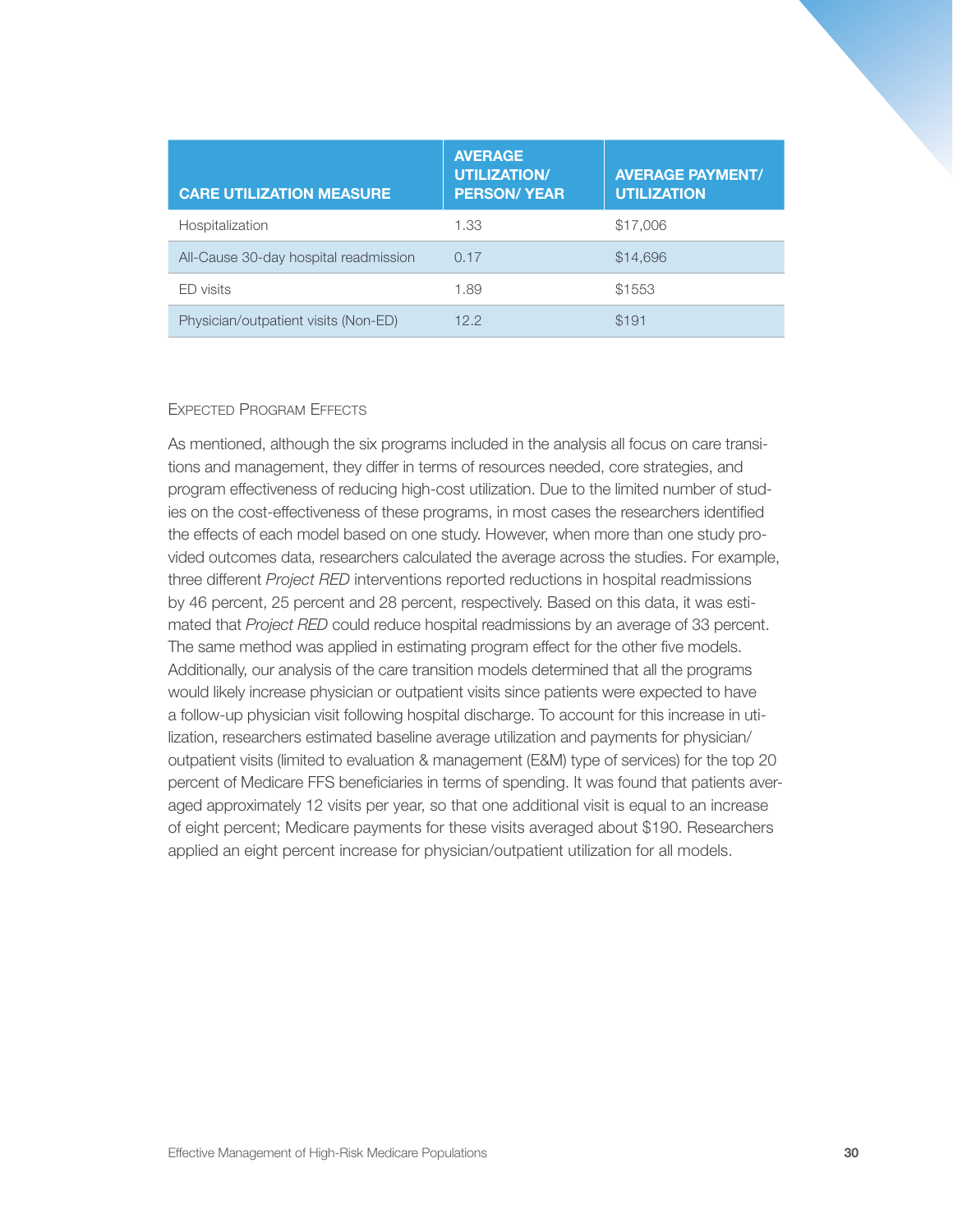# ROI & PMPM

#### *Estimating cost savings*

To calculate the ROI for each program, the numerator is the net program benefit and the denominator is the program cost. In this analysis, program benefit refers to the average cost-savings achieved through utilization reductions in hospitalization, readmission and ED visits, minus revenue loss due to an increase in physician visits/outpatient care. Further, since not all the studies were targeted at the high-risk Medicare FFS beneficiaries, researchers used an overall efficacy assumption of 75 percent, instead of 100 percent, to account for how the program would impact our targeted beneficiaries. The formula for calculating cost savings is shown below.

**Baseline** Baseline **X** Expected **X** 75% efficacy **X** utilization change **X** assumption **X** assumption **Expected** Average payment per utilization

For instance, one study indicated that implementing Transitional Care Model could result in a 36 percent reduction in hospitalizations. Since the average annual utilization rate for hospitalization, across the entire sample of Medicare beneficiaries in the top 20 percent of spending, is 1.13 and for physician/ outpatient care is 12.2, and the average payment for hospitalization and physician/ outpatient visits is \$17,006 and \$191, respectively, using the formula shown above, a 36 percent reduction in hospitalizations corresponds with a cost savings of \$5,334, per person per year.

# *Estimating program costs*

As shown in the ROI calculator, the program costs consist of labor and overhead expenditures. The labor costs are broken down into two categories, direct patient care (i.e., program activities directly targeted at program participants); and indirect care (i.e., mainly training and education activities for the care delivery team prior to and during the intervention). Since most studies did not include specific cost data for fixed or variable expenses, reasonable assumptions were made for these categories. In estimating the average program costs, it was assumed that each program includes some amount of staff training and education and these indirect patient care costs account for an additional 20 percent of total labor costs, so that training and education change proportionally with total labor hours. The overhead costs refer to other expenses associated with program implementation, which may include general program supplies, telephone bills and utility costs, staff benefits, other general administrative services and maintenance, IT infrastructure, and other capital costs.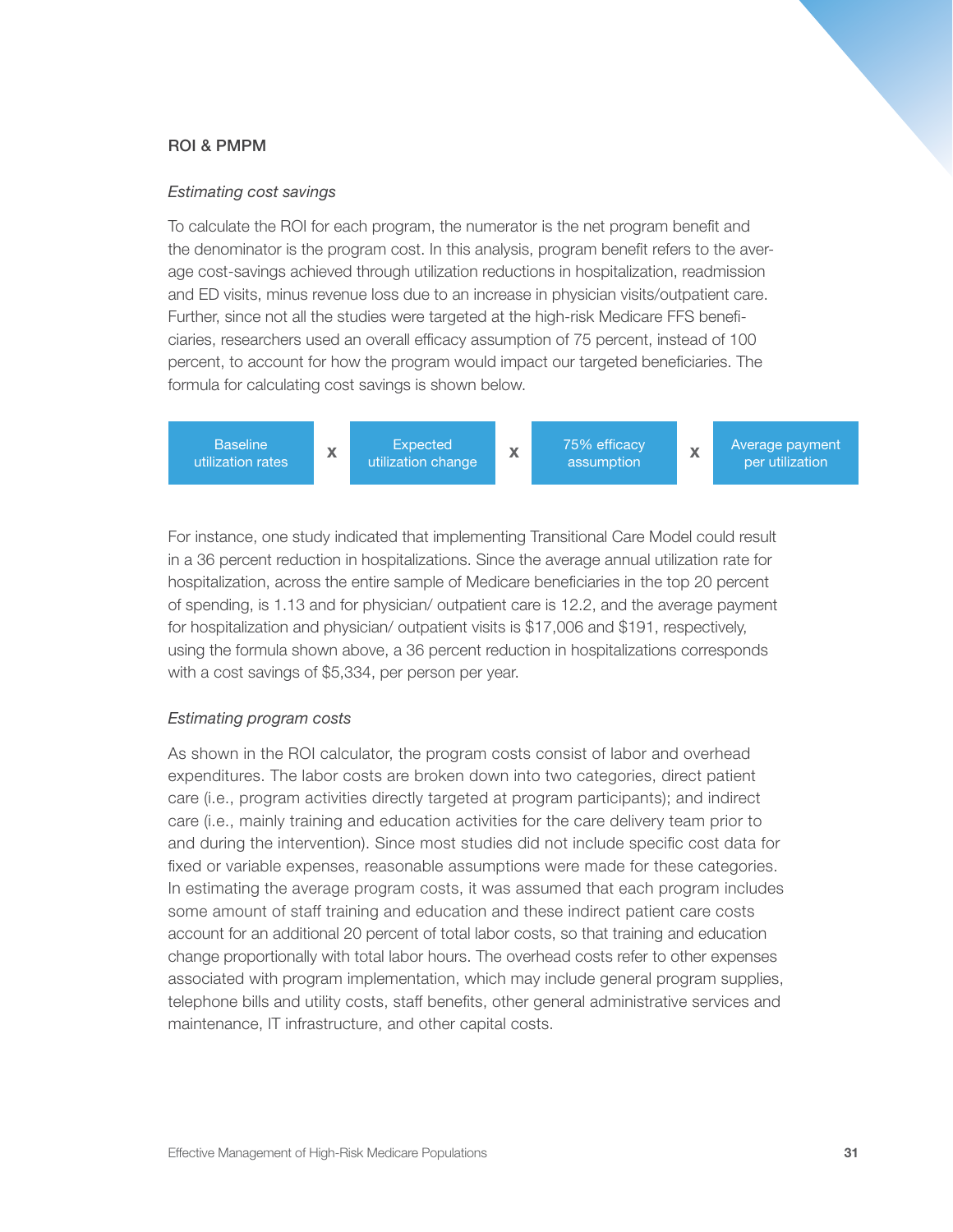For instance, all three *Project RED* studies suggested that implementing this intervention mainly includes nurses creating and teaching a personalized discharge plan to the patients, and pharmacists conducting follow-up telephone calls with the patients after discharge to reinforce the discharge plan. Based on this information, researchers calculated the average program cost for *Project RED*, assuming that for each patient the program requires four hours of a nurse's time and one hour of a doctor's time for discharge planning and education and another hour of pharmacist and physical therapist's time for the follow-up.<sup>12</sup>

#### *Calculating ROI & PMPM*

Based on the estimated average cost savings and program costs, the ROI calculator computes the difference between these two financial inputs to obtain the net program savings or loss. For example, the total program costs for *GRACE* Team Care are estimated at \$2,201 per person a year, and the average savings are \$4,291, so the net program savings are \$2,090 a year. Based on these data, the ROI and PMPM are calculated as follows.

One Year ROI: (\$2090÷ \$2201)  $\times$  100% = 94.96%

One Year Savings/Loss per Member per Month (PMPM): \$2090 ÷ 12 = \$174.17

Limitations to the ROI Analysis

- Due to the limited research available on the cost-effectiveness of care management models, the analysis is based on the review of 16 publically available studies or articles about these eight care models, among which some studies are more robust than others in terms of the evaluation design, methodological techniques, and program costs. The program costs and effects used in the analysis are just estimates based on assumptions pulled across the literature. Actual program costs and effect may vary, and are dependent upon such factors as the size of the program, resources used, intensity and scope of the activities, and the approach to implementing the model.
- Also, due to the scarcity of literature in this area, the studies that were reviewed focused on three specific high-cost services—hospitalizations, readmissions, and ED visits. These programs may impact other utilization such as urgent care services or drug utilizations or costs. Also, the model only calculates the potential impact of these care coordination programs on high-risk Medicare beneficiaries. There is the potential that these programs would also improve care and reduce costs for other populations, such as other risk groups. Those spillover effects have not been included in the analysis.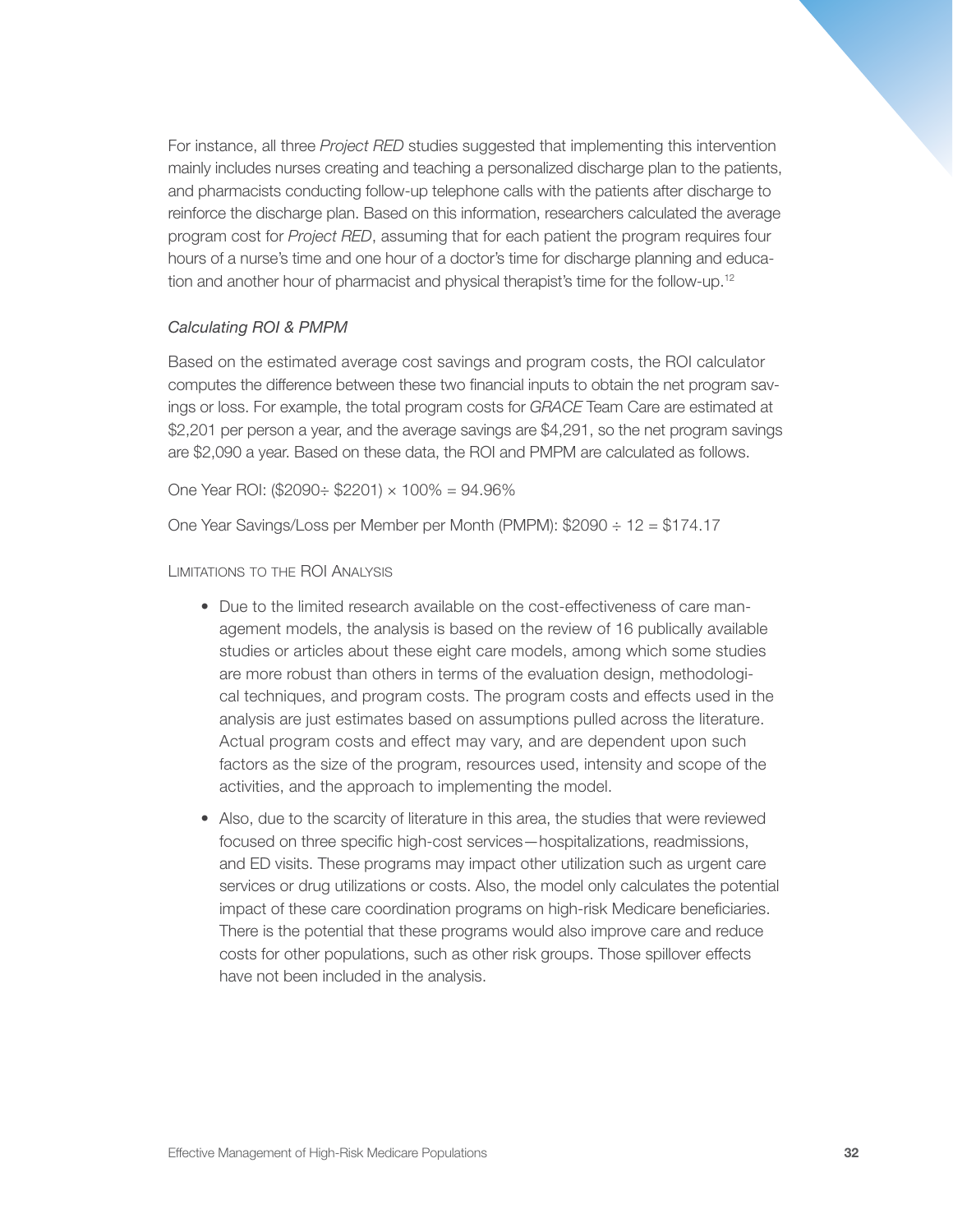- Similarly, the analysis used program effect estimates as they were reported in the studies. There is the potential that reductions in one of these high-cost services may impact the use of other high-cost services. For example, a program that focuses on reductions in hospitalizations may also see changes in readmission rates and ED visits, since these other high-cost services tend to occur as a result of each other. Most hospitalizations are admitted through the ED, so presumably if the hospitalization was reduced; it's likely that the ED visit was also reduced. Likewise, since readmissions are, by definition, a hospitalization that occurred within a period of time (in this case, 30-days) following the hospital discharge, it's likely that reducing the hospital admission in the first place may reduce the readmission. These dynamic effects were not included in the analysis. More research and testing would need to be conducted to estimate these compounding impacts.
- The baseline for physician/ outpatient care utilization and payments limited physician services to Evaluation & Management (E&M) visits, new patient visits, consultations, and diagnostic and preventive services. Services excluded are as follows: radiology, laboratory, ambulatory surgery, ambulance, anesthesia, supplies and other miscellaneous categories, as well as all Part B drugs such as injections and infusions. Based on the review of the models it was determined that increases in the physician visits among the patients did not involve much intensive outpatient care. Rather, the visits focused on follow-up on discharge planning instructions or care plans, early detection of health problems and helping patients better manage their chronic illness. Nevertheless, on a case-bycase basis, it is possible that an individual program may increase physician and outpatient visits of a more intense nature. If so, both the average utilization and payment for outpatient care would be higher than estimated in the model, hence fewer cost savings and lower ROI.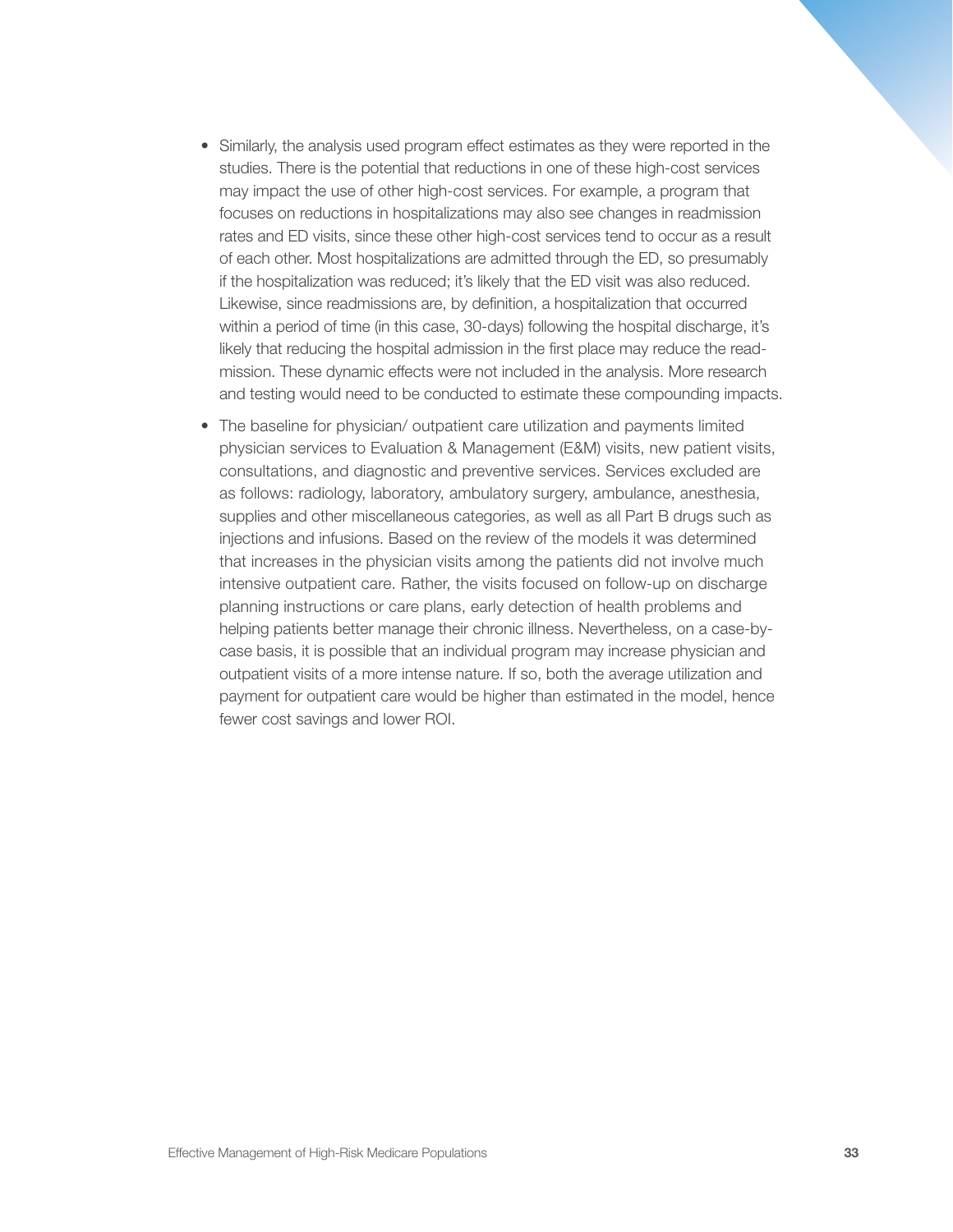# **BIBLIOGRAPHY**

- i MedPAC."A Data Book: Health Care Spending and the Medicare Program." June 2013. Available at: http://www.medpac.gov/ documents/Jun13DataBookEntireReport.pdf.
- ii Kaiser Family Foundation, "Medicare Advantage: Total Enrollment, 2008." Available at: http://kff.org/medicare/state-indicator/ total-enrollment-2/
- iii Riley, Gerald F. "Impact of Continued Biased Disenrollment from the Medicare Advantage Program to Fee-for-Service" Medicare & Medicaid Research Review. Available at: http://www.cms.gov/mmrr/Downloads/MMRR2012\_002\_04\_A08.pdf
- iv The SCAN Foundation. "Medicare Spending by Functional Impairment and Chronic Conditions." Oct. 2011. Available at: http://thescanfoundation.org/publications/databriefs/medicare-spending-functional-impairment-and-chronic-conditions.
- v Staley, Paula, Stange, Paul, Richards, Chesley, MD."Interim Guidance for Health Risk Assessments and their Modes of Provision for Medicare Beneficiaries."Centers for Disease Control and Prevention. December 2011.
- vi Medicare Program. Payment Policies Under the Physician Fee Schedule, Five-Year Review of Work Relative Value Units, Clinical Laboratory Fee Schedule: Signature on Requisition, and Other Revisions to Part B for CY 2012. *Fed Register*. 2011;76(228):73306. http://www.gpo.gov/fdsys/pkg/FR-2011-11-28/pdf/2011-28597.pdf.
- vii Hughes, Cindy. "Medicare Annual Wellness Visits: Don't Forget the Health Risk Assessment." Family Practice Management. Feb. 2012. Available at: http://www.howsyourhealth.org/MEDICAREAAFPPACKAGE.pdf.
- viii Goetzel, RZ; Staley, P; Ogden, L; Stange, P; Fox, J; Spangler, J; Tabrizi, M; Beckowski, M; Kowlessar, N; Glasgow ,RE, Taylor, MV. "A framework for patient-centered health risk assessments – providing health promotion and disease prevention services to Medicare beneficiaries." US Department of Health and Human Services, Centers for Disease Control and Prevention, 2011. Available at: http://www.cdc.gov/policy/opth/hra/.
- ix Quality Metric."SF Health Surveys." Available at: http://www.qualitymetric.com/WhatWeDo/SFHealthSurveys/tabid/184/Default.aspx.
- x Johns Hopkins Bloomberg School of Public Health."PraTM and PraPlusTM Screening Instruments." Available at: http://www.jhsph.edu/research/centers-and-institutes/roger-c-lipitz-center-for-integrated-health-care/Pra\_PraPlus/.
- xi CMS. "Medicare Managed Care Manual. Chapter 4 Benefits and Beneficiary Protections."Section 30.3. Aug. 2013. Available at: http://www.cms.gov/Regulations-and-Guidance/Guidance/Manuals/Downloads/mc86c04.pdf.
- xii The care transitions program website. http://www.caretransitions.org/. Accessed January 21, 2014.
- xiii Coleman, Eric A., Theresa B. Eilertsen, Andrew M. Kramer, David, J. Magid, Arne Beck, Doug Conner. "Reducing Emergency Visits in Older Adults with Chronic Illness, A Randomized, Controlled Trial of Group Visits." Effective Clinical Practice, 2001, vol.4, pp. 49-57.
- xiv Cost Analysis of the Geriatric Resources for Assessment and Care of Elders Care Management Intervention. http://www.ncbi.nlm. nih.gov/pubmed/19691149. Accessed January 23, 2014.
- xv Project RED website.http://www.bu.edu/fammed/projectred/. Accessed January 24, 2014.
- xvi Transitional Care Model website http://www.transitionalcare.info/.Accessed January 24, 2014.
- xvii Project BOOST. Society of Hospital Medicine.http://www.hospitalmedicine.org/AM/Template.cfm?Section=Home&CONTENTID=2 7659&TEMPLATE=/CM/HTMLDisplay.cfm. Accessed January 21, 2014.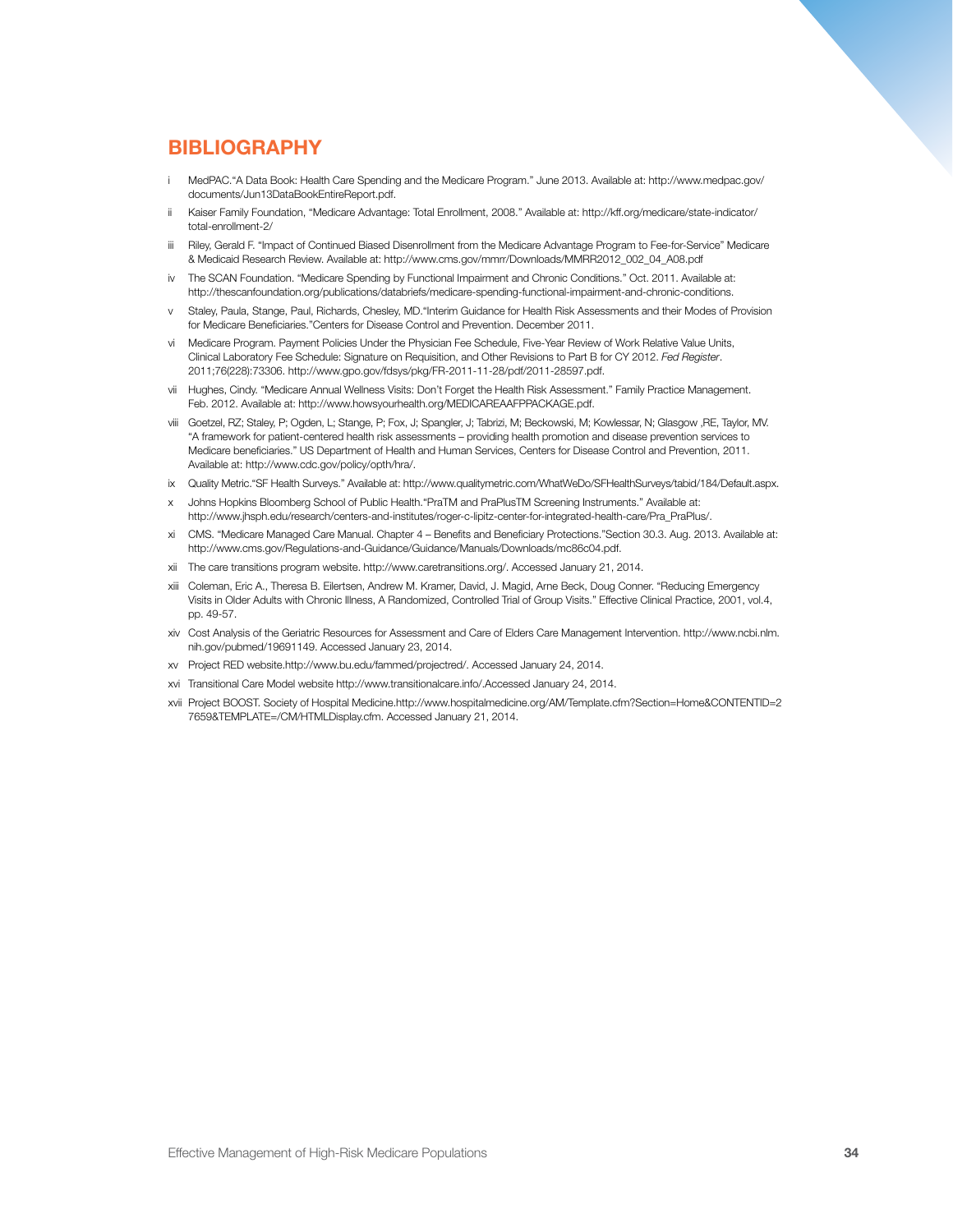# **REFERENCES**

- 1 High-risk Medicare beneficiaries were defined as those individuals with FFS spending in the top 5 percent of Medicare spending across all settings of care (i.e., hospital inpatient, outpatient/ ambulatory care, post-acute, hospice, and durable medical equipment). We also built ROI models for other strata of high-cost, including the top 1 percent, top 10 percent, top 20 percent, those with functional impairments, and those individuals living in nursing homes in the prior year.
- 2 This finding, however, may be a result of multicollinarity where one variable (e.g., living in a nursing home) is linearly predicted from the others (e.g., living in a residential setting) with a non-trivial degree of accuracy. In this situation the coefficient estimates, and probability increases, of the logistic regression may change erratically in response to small changes in the model or the data. Please note, multicollinearity does not reduce the predictive power or reliability of the model as a whole; it only affects calculations regarding individual predictors. Consequently, the model results may not give valid results about any individual predictor, but should instead be used to assess the bundle of predictors.
- 3 Notably, acute inpatient care and physician visits in the prior year were inversely correlated with high Medicare spending. This finding, however, could be a result of the multiple correlation of utilization with other factors, such as being in the top 10 or 20 percent of Medicare spending in the prior year.
- 4 This patient-level characteristic refers to the Medicare home health benefit which covers eligible home health services like intermittent skilled nursing care, physical therapy, speech-language pathology services, continued occupational services, and more for people with traditional Medicare.
- 5 Moderate functional impairment is defined as requiring assistance with two to five activities of daily living (ADLs), such as eating, dressing, and bathing, and/or instrumental activities of daily living (IADLs), such as managing money, using the telephone, and doing housework. We also included a variable for "high functional impairment" which is defined as more than 6 ADLS and/or IADLs.
- 6 Please see Appendix at the end of this paper for an in-depth explanation of the methodology of the HRA analysis.
- 7 *Project BOOST* was also reviewed as part of the ROI analysis, but is not included in Table 4 because of the limitations of the evidence. While some program evaluations consider broader impacts, such as reductions in all hospitalizations or emergency department use, studies of *Project BOOST* only consider its impact on readmissions within 30 days. This limited impact data combined with a relatively high implementation cost resulted in a negative ROI; due to these limitations, this finding should not be compared with those shown in Table 3.
- 8 It is a two-year intervention program. The study found that the program reduced hospitalization of older adults by 45.7 percent in two years. To estimate one-year impact of the program, a 75 percent efficacy assumption was applied.
- 9 The study found that the program reduced 180-day hospital readmissions by 17 percent. To estimate one-year impact, a 75 percent efficacy assumption was applied, assuming that the program effect can be sustained for a year to some extent.
- 10 It is a two-year intervention program. The study provided efficacy data for year 1 and year 2, and we estimated the one-year impact of the program by averaging these two-year data.
- 11 Three RED studies were reviewed and they all provided data on program effects in reducing 30-day readmissions. To estimate one-year impact of RED, we calculated the average across the studies.
- 12 See the ROI calculator for details of the assumptions used in estimating the program cost for each model, which may serve as a guide to estimating the cost for similar interventions.